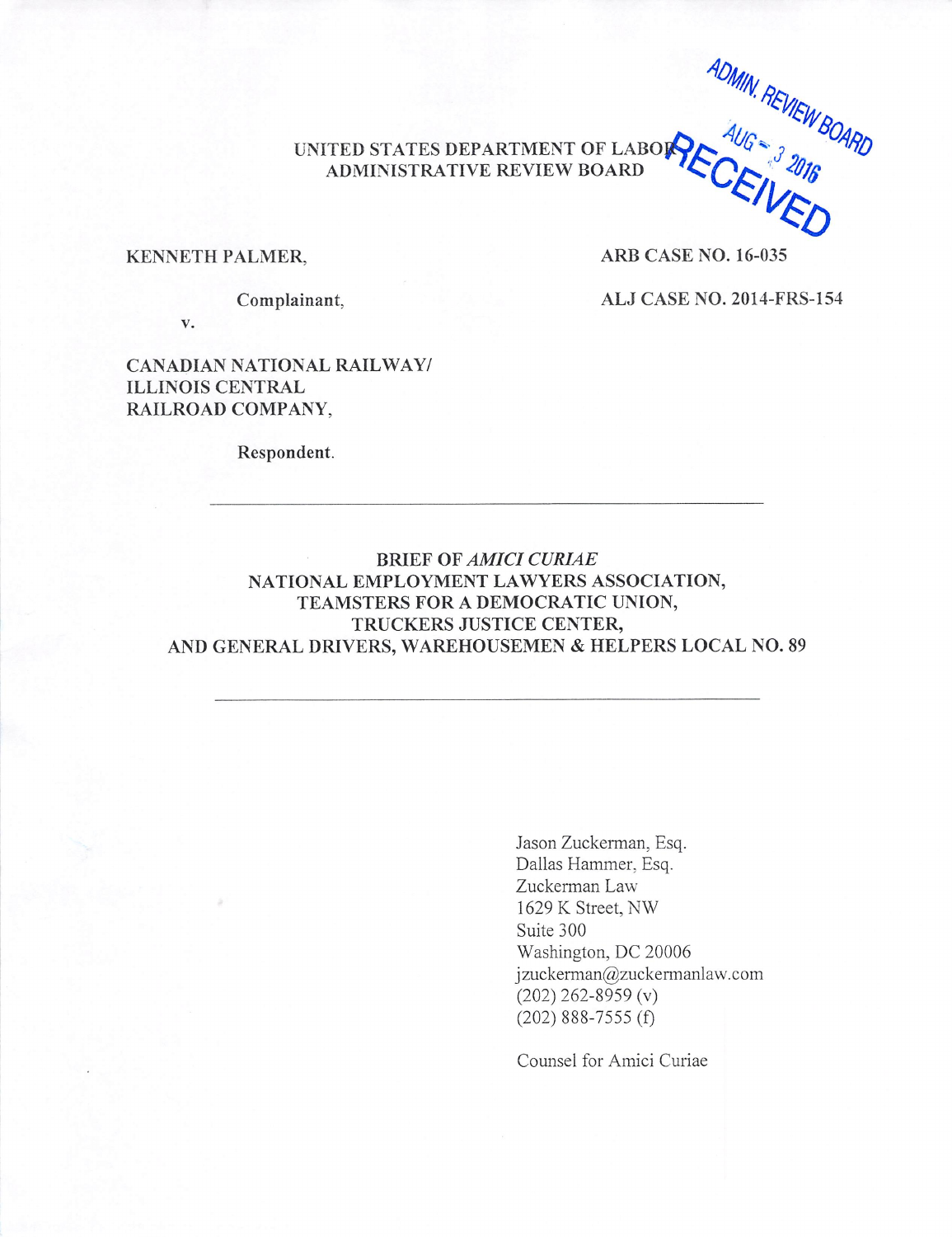| I.                                                                                                                                                                              |                                                                                                                                                                    |  |  |  |
|---------------------------------------------------------------------------------------------------------------------------------------------------------------------------------|--------------------------------------------------------------------------------------------------------------------------------------------------------------------|--|--|--|
| П.                                                                                                                                                                              |                                                                                                                                                                    |  |  |  |
| Ш.                                                                                                                                                                              |                                                                                                                                                                    |  |  |  |
| IV. The Well-Established Meaning of "Contributing Factor" Precludes Consideration of an<br>Employer's Evidence on Causation When Determining the Contributing Factor Issue 9    |                                                                                                                                                                    |  |  |  |
| A.                                                                                                                                                                              |                                                                                                                                                                    |  |  |  |
| <b>B.</b>                                                                                                                                                                       | Considering an Employer's Evidence When Determining the Contributing Factor Issue                                                                                  |  |  |  |
| Considering an Employer's Evidence that the Protected Activity Had No Role When<br>V.<br>Determining the Contributing Factor Issue Contradicts the Plain Meaning of 49 U.S.C. § |                                                                                                                                                                    |  |  |  |
| The Statute's Overall Regulatory Scheme Precludes Consideration of an Employer's<br>VI.<br>Evidence on Causation When Determining the Contributing Factor Issue 15              |                                                                                                                                                                    |  |  |  |
| A.                                                                                                                                                                              | In Enacting and Amending the FRSA, Congress Intended to Strengthen the Statute's                                                                                   |  |  |  |
| <b>B.</b>                                                                                                                                                                       | Congress Intended for the AIR 21 Standards to Be a Unique, Employee-Friendly                                                                                       |  |  |  |
| $C_{\cdot}$                                                                                                                                                                     | Consideration of an Employer's Causation Evidence When Determining the Contributing<br>Factor Issue Would Deprive the Statute of Its Intended Regulatory Scheme 19 |  |  |  |
| VII. The General Rule Does Is Not an Absolute Bar on Considering an Employer's<br>Causation Evidence When Determining the Contributing Factor Issue  23                         |                                                                                                                                                                    |  |  |  |
|                                                                                                                                                                                 |                                                                                                                                                                    |  |  |  |

# **Table of Contents**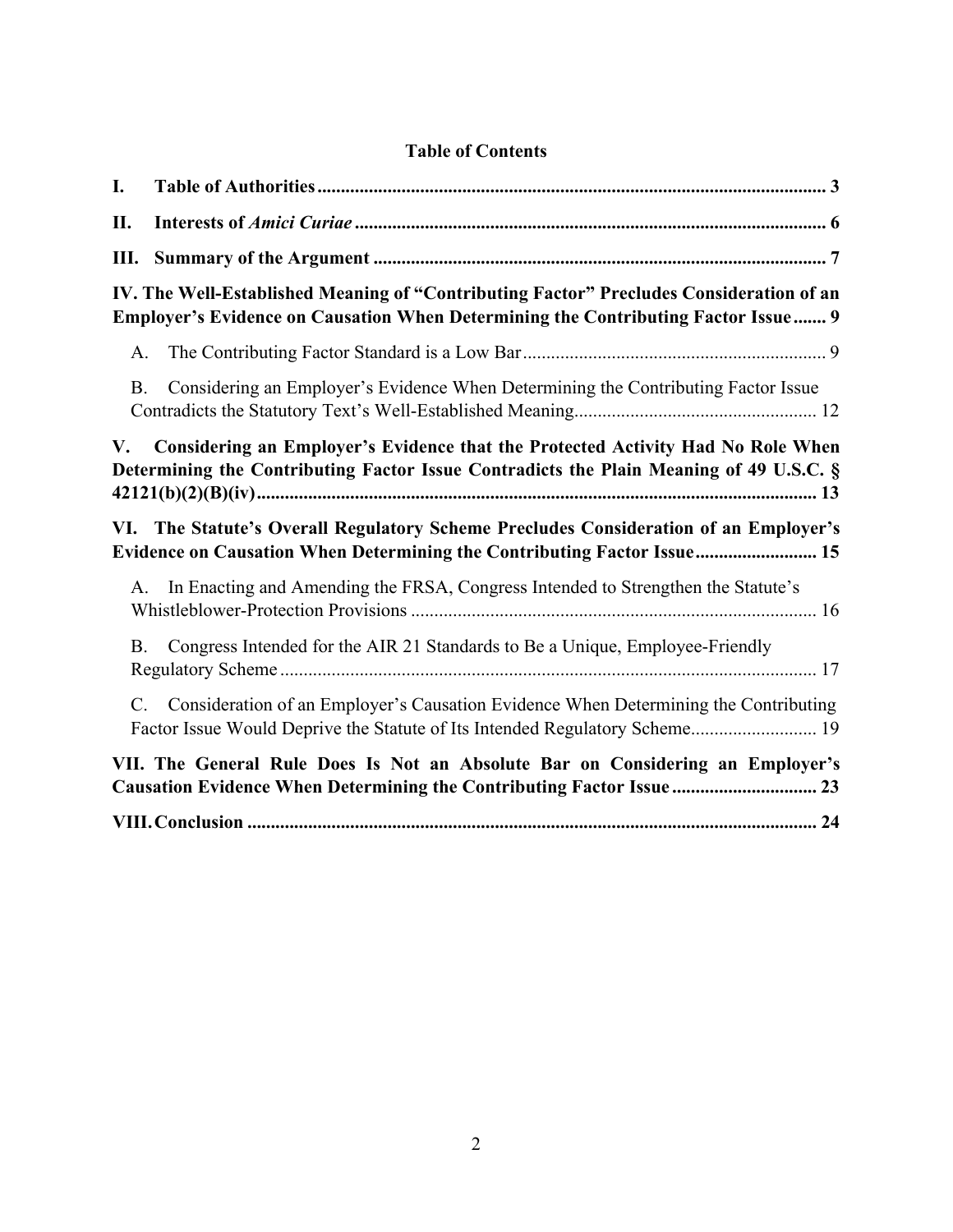# **I. Table of Authorities**

# **Cases**

| Araujo v. N.J. Transit Rail Operations, Inc., 708 F.3d 152 (3d Cir. 2013) 10, 11, 18, 19           |  |
|----------------------------------------------------------------------------------------------------|--|
|                                                                                                    |  |
| Beatty v. Inman Trucking Mgmt., ARB Case No. 13-039, 2014 WL 2536888 (May 13, 2014). 17,<br>18     |  |
|                                                                                                    |  |
| Blackie v. D. Pierce Transp., Inc., ARB Case No. 13-065, 2014 WL 3385883 (June 17, 2014) 11,<br>18 |  |
| Burlington N. Santa Fe Ry. Co. v. Bhd. of Maint. of Way, Emps. Div. - IBT, P.L.B. 7589, Case       |  |
|                                                                                                    |  |
| Concrete Pipe & Products of California, Inc. v. Constr. Laborers Pension Trust for S.              |  |
| Consol. Rail Corp. v. United Transp. Union, 947 F. Supp. 168 (E.D. Pa. 1996) 16                    |  |
| Cusack v. Econo-Rail Corp., Award No. 25000, Docket No. 44671, 99-1-97-1-E-1272 (N.R.A.B.          |  |
| DeFrancesco v. Union R.R. Co., ARB Case No. 10-114, 2012 WL 694502 (Feb. 29, 2012) 11              |  |
|                                                                                                    |  |
| Food & Drug Admin. v. Brown & Williamson Tobacco Corp., 529 U.S. 120 (2000) 19, 20                 |  |
| Fordham v. Fannie Mae, ARB Case No. 12-061, 2014 WL 5511070 (Oct. 9, 2014) 7, 9, 19, 24            |  |
|                                                                                                    |  |
| Hutton v. Union Pac. R.R. Co., ARB Case No. 11-091, 2013 WL 2450037 (U.S. Dep't of Labor           |  |
|                                                                                                    |  |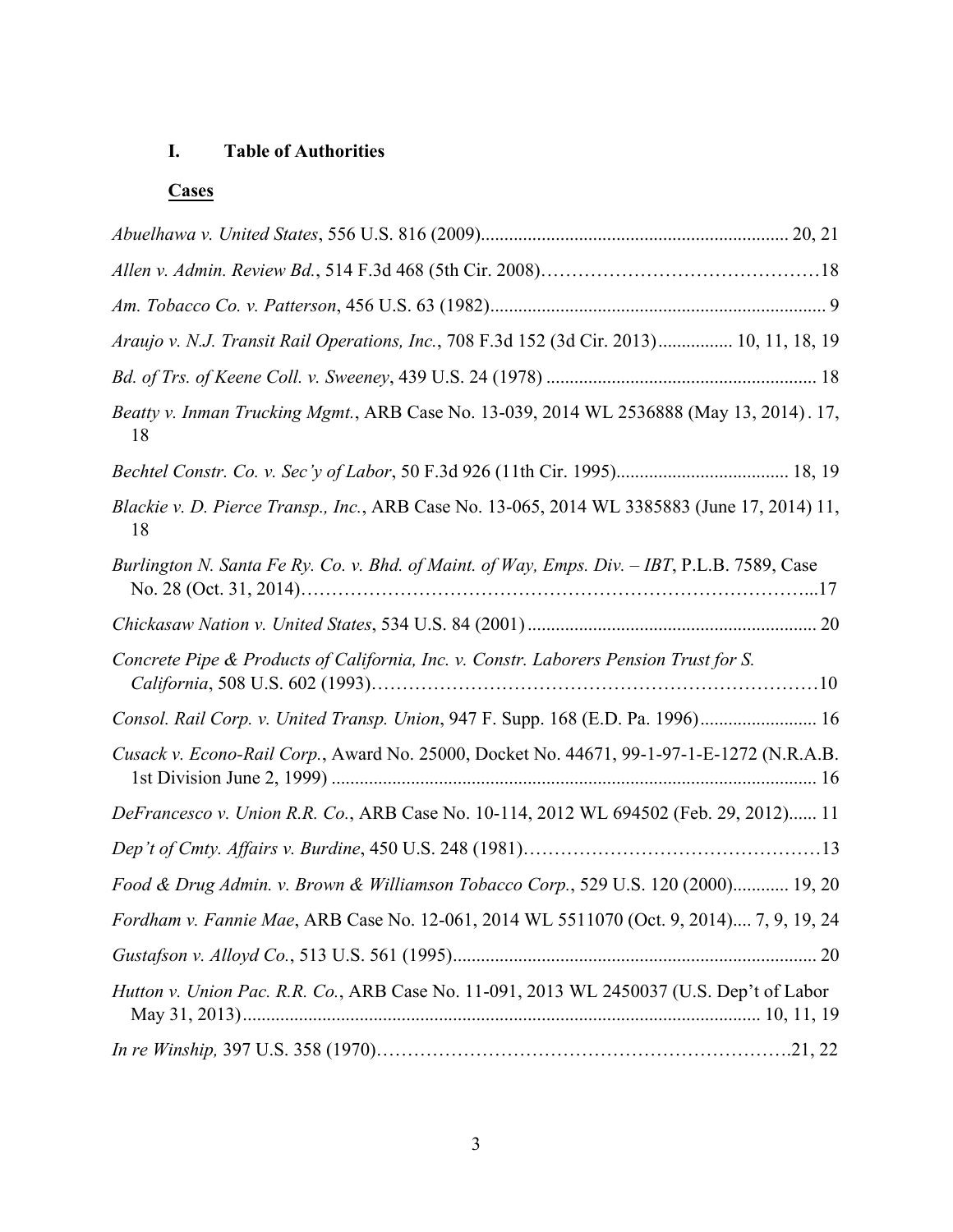| Klopfenstein v. PCC Flow Tech., Inc., ARB Case No. 04-149, 2006 WL 3246904 (U.S. Dep't of                     |
|---------------------------------------------------------------------------------------------------------------|
|                                                                                                               |
| Luder v. Cont'l Airlines, Inc., ARB Case No. 10-026, 2012 WL 423490 (U.S. Dep't of Labor                      |
|                                                                                                               |
| Matkovich v. Sec'y of Dep't of Health & Human Servs., No. 90-1676V, 1994 WL 142294 (Fed.                      |
| Powers v. Union Pac. R.R. Co., ARB Case No. 13-034 (U.S. Dep't of Labor Mar. 20, 2015)  7,<br>$10-13, 23, 24$ |
| Saporito v. Progress Energy Serv. Co., ARB No. 11-040, 2011 WL 6114496 (U.S. Dep't of                         |
|                                                                                                               |
| Sievers v. Alaska Airlines, ARB Case No. 05-109 (U.S. Dep't of Labor Jan. 30, 2008)  10                       |
|                                                                                                               |
| Stone & Webster Eng'g Corp. v. Herman, 115 F.3d 1568 (11th Cir. 1997)  18                                     |
| Thurston v. Burlington N. Santa Fe Ry. Co., Award No. 25942, Docket No. 45856, 03-1-02-1-B-                   |
|                                                                                                               |
|                                                                                                               |
|                                                                                                               |
|                                                                                                               |
|                                                                                                               |
| Warren v. Custom Organics, ARB Case No. 10-092, 2012 WL 759335 (U.S. Dep't of Labor Feb.                      |
|                                                                                                               |
| Williams v. Domino's Pizza, ARB Case No. 09-092 (U.S. Dep't of Labor Jan. 31, 2011) 10                        |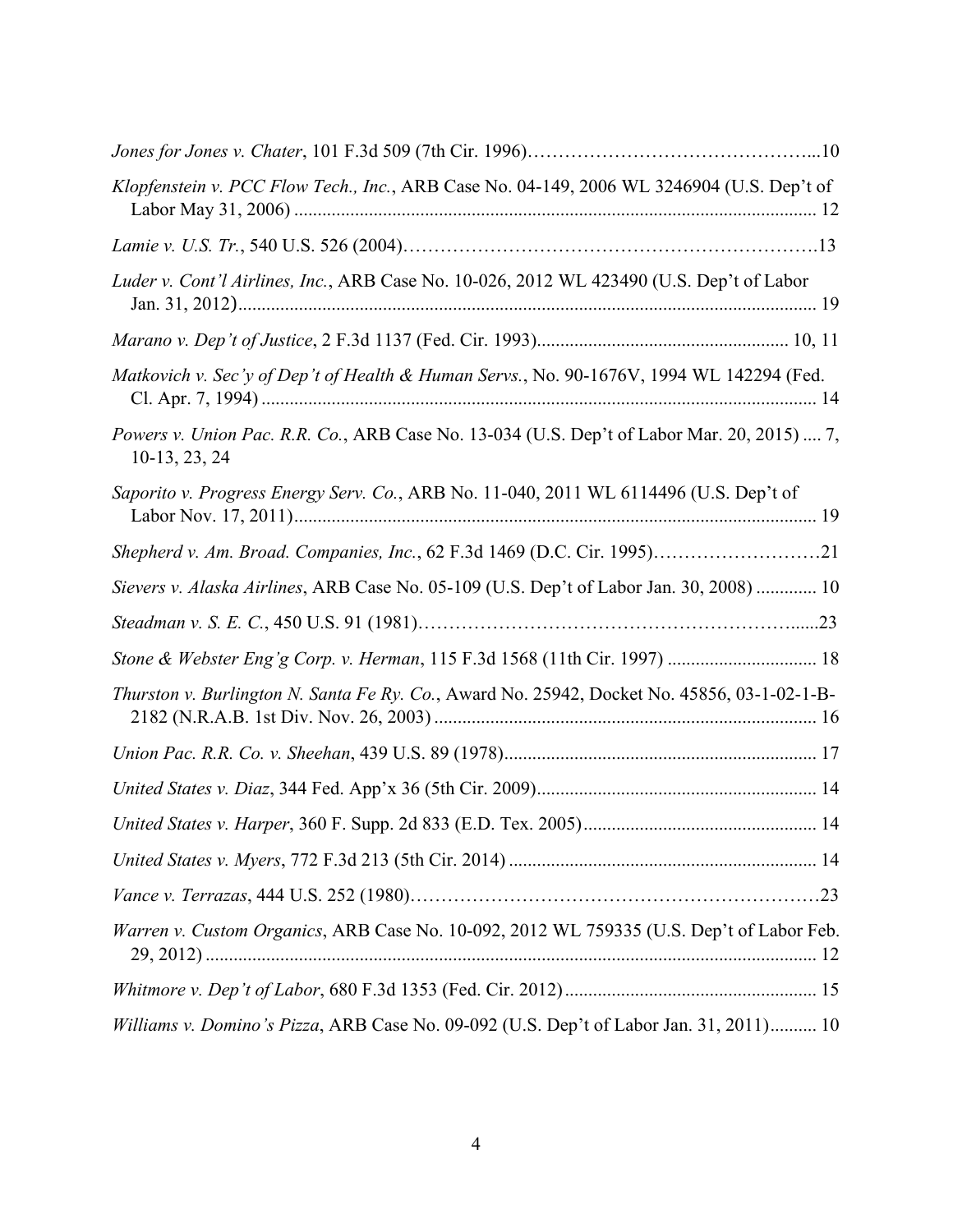| Zinn v. Am. Commercial Lines Inc., ARB Case No. 10-029, 2012 WL 1102507 (U.S. Dep't of |  |
|----------------------------------------------------------------------------------------|--|
|                                                                                        |  |

# **Statutes**

| Federal Railroad Safety Authorization Act of 1980, Pub. L. No. 96-423, 94 Stat. 1811 (1980). 16 |  |
|-------------------------------------------------------------------------------------------------|--|
| Implementing Recommendations of the 9/11 Commission Act of 2007, Pub. L. No. 110-53, 121        |  |

# **Other Authorities**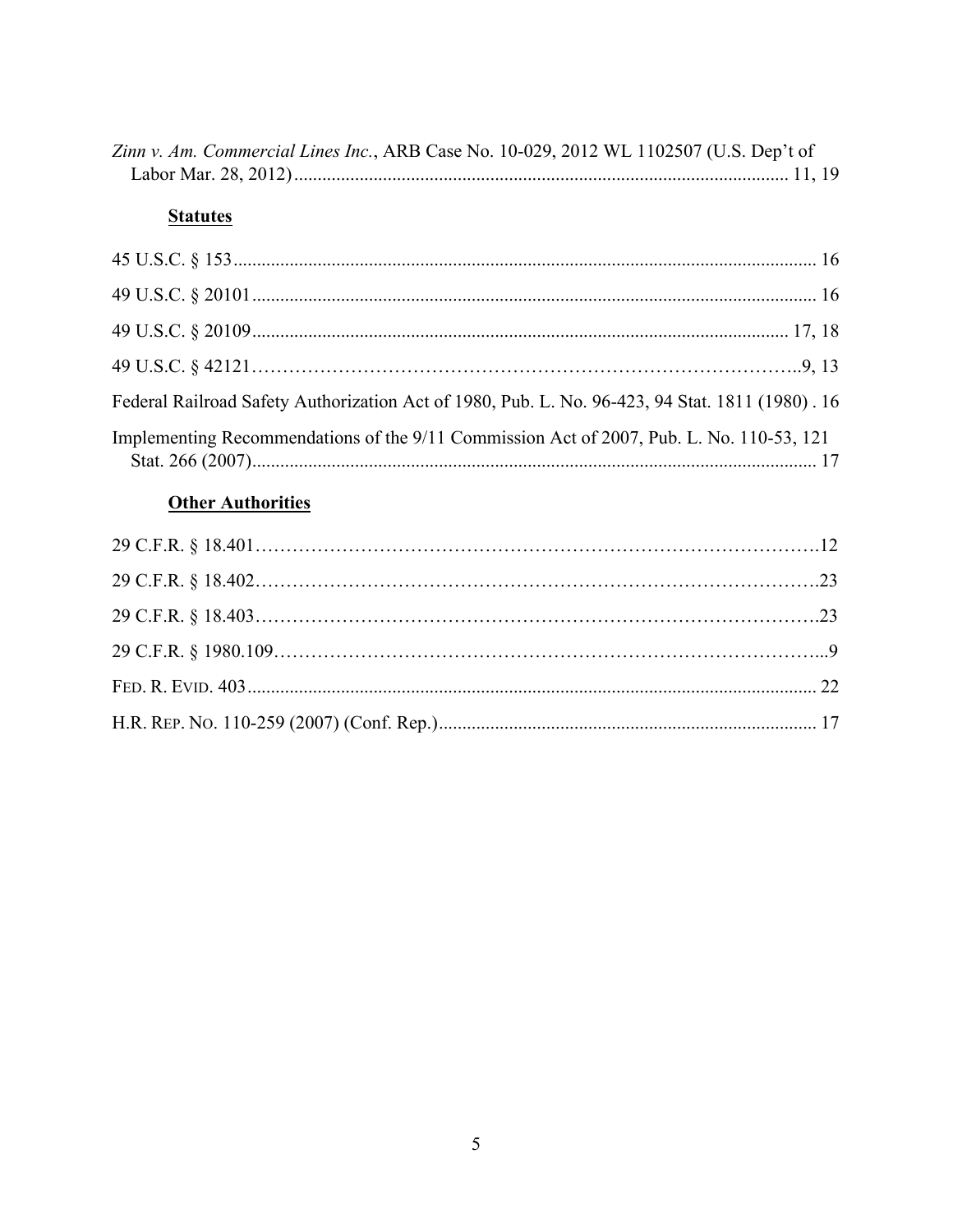#### **II. Interests of** *Amici Curiae*

The National Employment Lawyers Association ("NELA") is the largest professional membership organization in the country and is composed of lawyers who represent workers in labor, employment, and civil rights disputes. Founded in 1985, NELA advances employee rights and serves lawyers who advocate for equality and justice in the American workplace. NELA and its 69 circuit, state, and local affiliates have a membership of more than 4,000 attorneys, who are committed to working on behalf of those who have been illegally treated in the workplace. NELA's members litigate daily in every circuit and in the U.S. Department of Labor, affording NELA a unique perspective on how the principles announced by the courts and administrative tribunals in employment cases actually play out on the ground. NELA strives to protect the rights of its members' clients, and it regularly supports precedent-setting litigation affecting the rights of individuals in the workplace.

Teamsters for a Democratic Union ("TDU") is a grassroots organization of thousands of members across North America, working together to rebuild Teamster power and promote workplace safety and health, including commercial vehicle safety. TDU members include truck drivers, dock workers, warehouse workers, airline pilots, and railroad workers. TDU is not part of the Teamsters Union, but it is a caucus of Teamster Union members and retirees. TDU chapters bring together Teamsters from local unions in their area to work together. TDU employs a staff of organizers who travel to meet with Teamsters at the local level, hold workshops, and support reform-organizing efforts.

Truckers Justice Center is a division of Taylor & Associates, Ltd., a law firm engaged in the business of protecting the legal rights of truckers and representing truck safety advocates.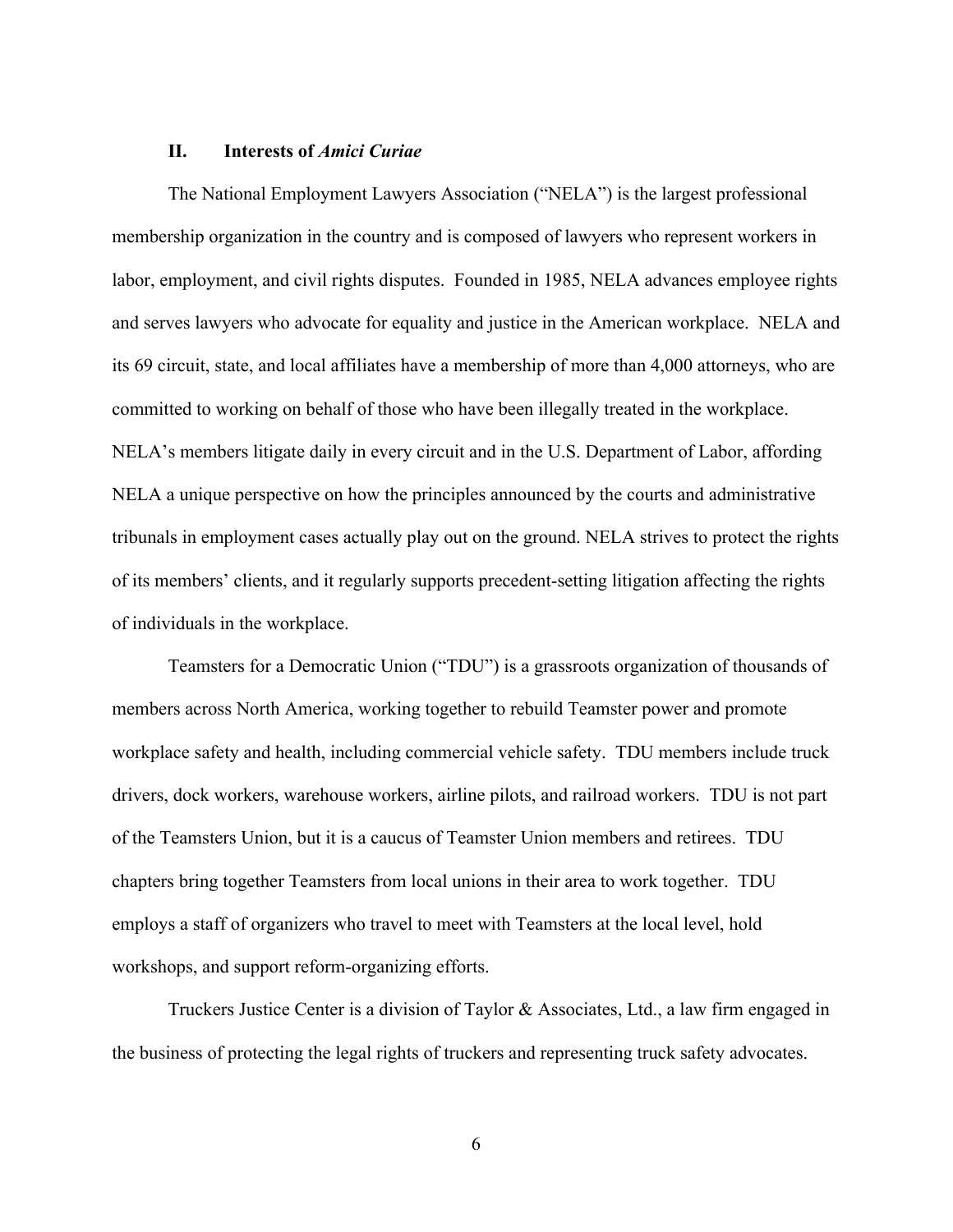*General Drivers, Warehousemen & Helpers Local No. 89* (Affiliated with the International Brotherhood of Teamsters) is the 4th largest Teamster local union within the U.S., Canada and Puerto Rico with approximately 16,500 members. Local 89 is headquartered in Louisville, Kentucky with members employed in the construction, ship building, carhaul, warehouse, motion picture, distillery, food production, gaming, and freight industries throughout Kentucky and Southern Indiana. Within the freight division, local 89 represents approximately 8000 employees at UPS, including package handlers, package delivery drivers, and freight drivers.

#### **III. Summary of the Argument**

As a general rule, when determining whether an employee has met his burden to establish that his protected activity was a contributing factor in his employer's decision to take an adverse action against him, an ALJ should not consider the employer's evidence that the protected activity played no role in the decision. The employer can prevail with such evidence, but the employer bears the burden of establishing that assertion by clear and convincing evidence. In this regard, the Board's decisions in *Fordham* and *Powers* correctly interpret the law. *Powers v. Union Pac. R.R. Co.*, ARB Case No. 13-034, ALJ Case No. 2010-FRS-030 (Mar. 20, 2015) (reissued with full dissent Apr. 21, 2015); *Fordham v. Fannie Mae*, ARB Case No. 12-061ALJ No. 2010-SOX-051, 2014 WL 5511070 (Oct. 9, 2014)*.*

Statutory interpretation begins with the text, which applies the contributing factor standard of causation. A "contributing factor" is a factor that had any tendency to affect the employer's decision to take an adverse action. It is an intentionally low bar that allows an employee to prevail even if his protected activity is only one of many factors the employer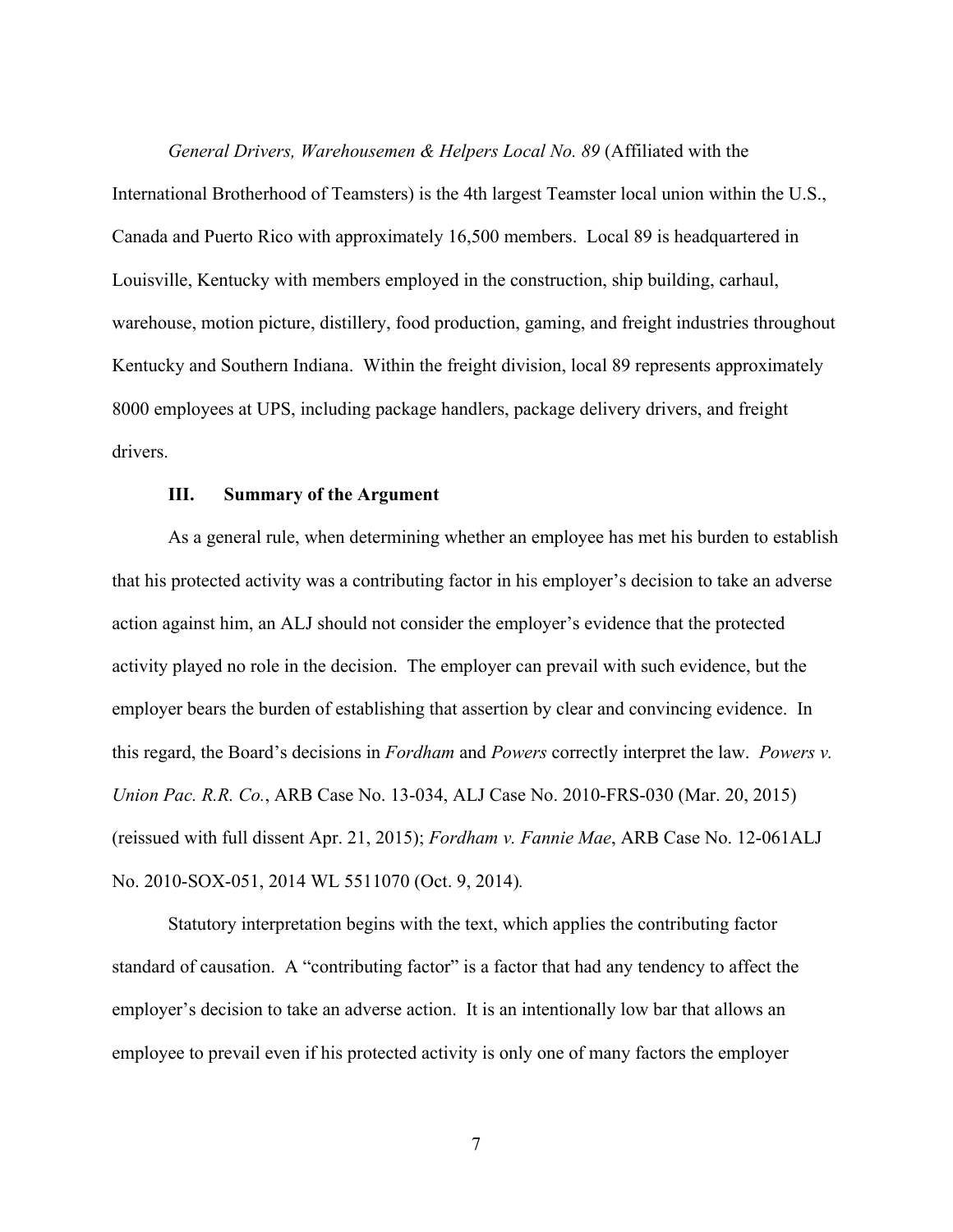considered. Because of this, an employee is not required to prove pretext or retaliatory motive to satisfy the contributing factor standard. However, consideration of an employer's causation evidence when determining the contributing factor issue would require an employee to do just that.

Further, consideration of an employer's causation evidence when determining the contributing factor issue would conflict with the plain meaning of the statute's text that provides an employer can escape liability if it demonstrates by clear and convincing evidence it would have taken the adverse action absent protected activity. If the employer can argue that its causation evidence shows an employee's protected activity had no role in the adverse action decision to defeat the employee's contributing factor showing, the employer can prevail by showing it would have taken the same action absent the protected activity under the preponderance of the evidence standard, not the statutorily-prescribed clear and convincing standard.

Additionally, consideration of an employer's causation evidence when determining the contributing factor issue would deprive the whistleblower provisions of the Federal Railroad Safety Act ("FRSA") of the consistent, employee-friendly regulatory scheme Congress intended. Congress amended the FRSA to strengthen the statute's whistleblower-protection provision because railroad safety posed a serious and persistent problem, and Congress viewed retaliation against employees who reported safety issues was a significant part of that problem. Accordingly, Congress incorporated employee-friendly standards of proof and causation to make it easier for employee's to get relief from retaliation. Specifically, Congress bifurcated the ultimate issue of causation into a two-part analysis. Consideration of an employer's causation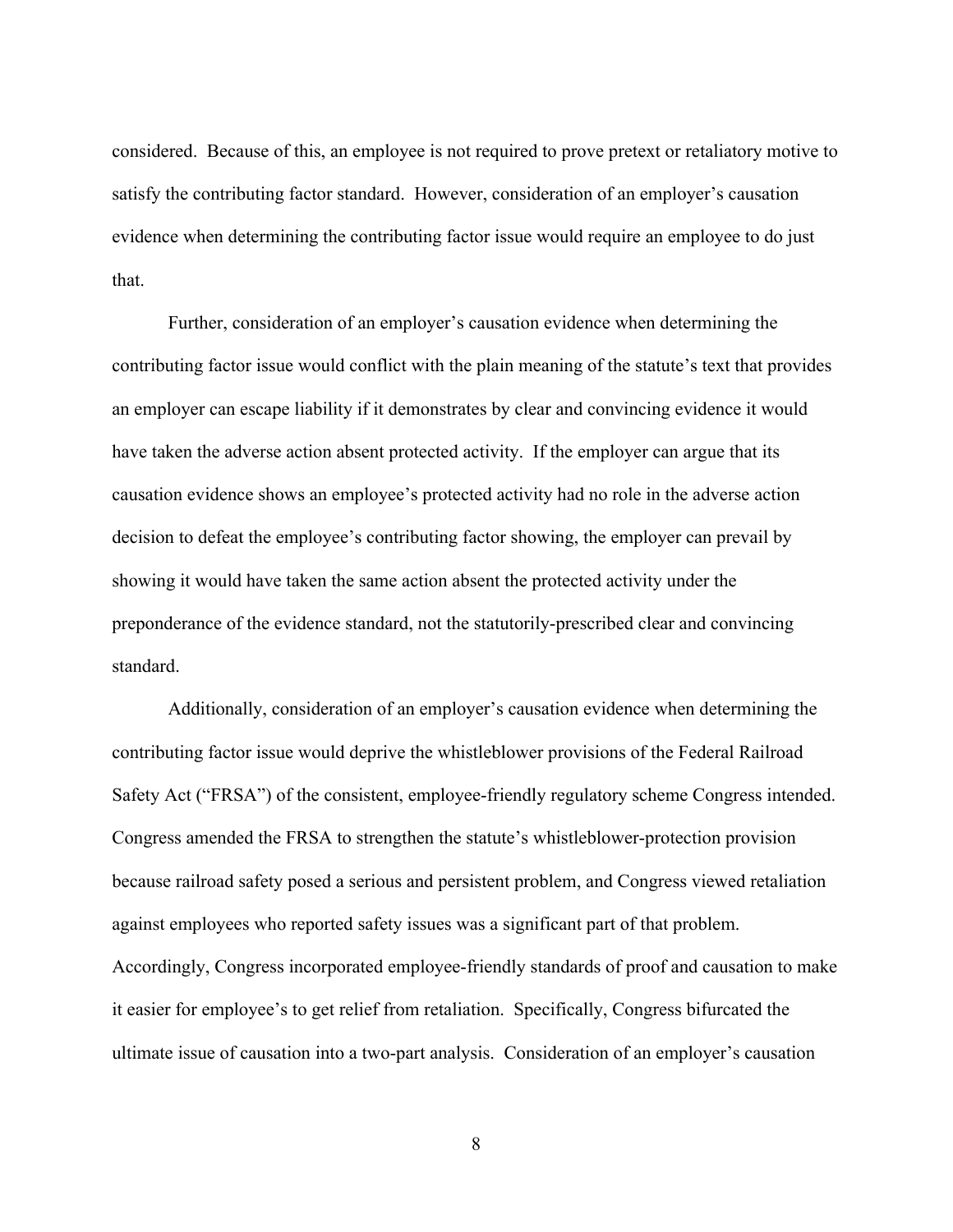evidence when determining the contributing factor issue would render a provision of the statute superfluous and conflict with the calibration of evidentiary standards Congress intended and enacted.

Though this general rule will cause some evidence relevant to the contributing factor issue to not be considered, it is Congress' prerogative to make such a policy determination, and the Board should not upset Congress' judgment. Further, the general rule is not an absolute bar on the employer's evidence on contribution, but rather a necessary check to ensure that the regulatory scheme is applied as the text requires and as Congress intended.

## **IV. The Well-Established Meaning of "Contributing Factor" Precludes Consideration of an Employer's Evidence on Causation When Determining the Contributing Factor Issue**

#### **A. The Contributing Factor Standard is a Low Bar**

Statutory interpretation necessarily starts with the text, *Am. Tobacco Co. v. Patterson*, 456 U.S. 63, 68 (1982). In relevant part, the statute provides, "The Secretary may determine that a violation of subsection (a) has occurred only if the complainant demonstrates that any behavior described in paragraphs (1) through (4) of subsection (a) was a contributing factor in the unfavorable personnel action alleged in the complaint."  $49 \text{ U.S.C.}$  §  $42121(b)(2)(B)(iii)$ .

This means that an employee must establish by a preponderance of the evidence that his protected activity was a factor that, alone or in connection with other factors, tended to affect the employer's decision to take an adverse action in any way. *See Fordham,* 2014 WL 5511070, at \*7 (citing *Sylvester v. Parexel Int'l*, ARB No. 07-123, ALJ Nos. 2007-SOX-039, -042; slip op. at 9 (ARB May 25, 2011); 29 C.F.R. § 1980.109(a)).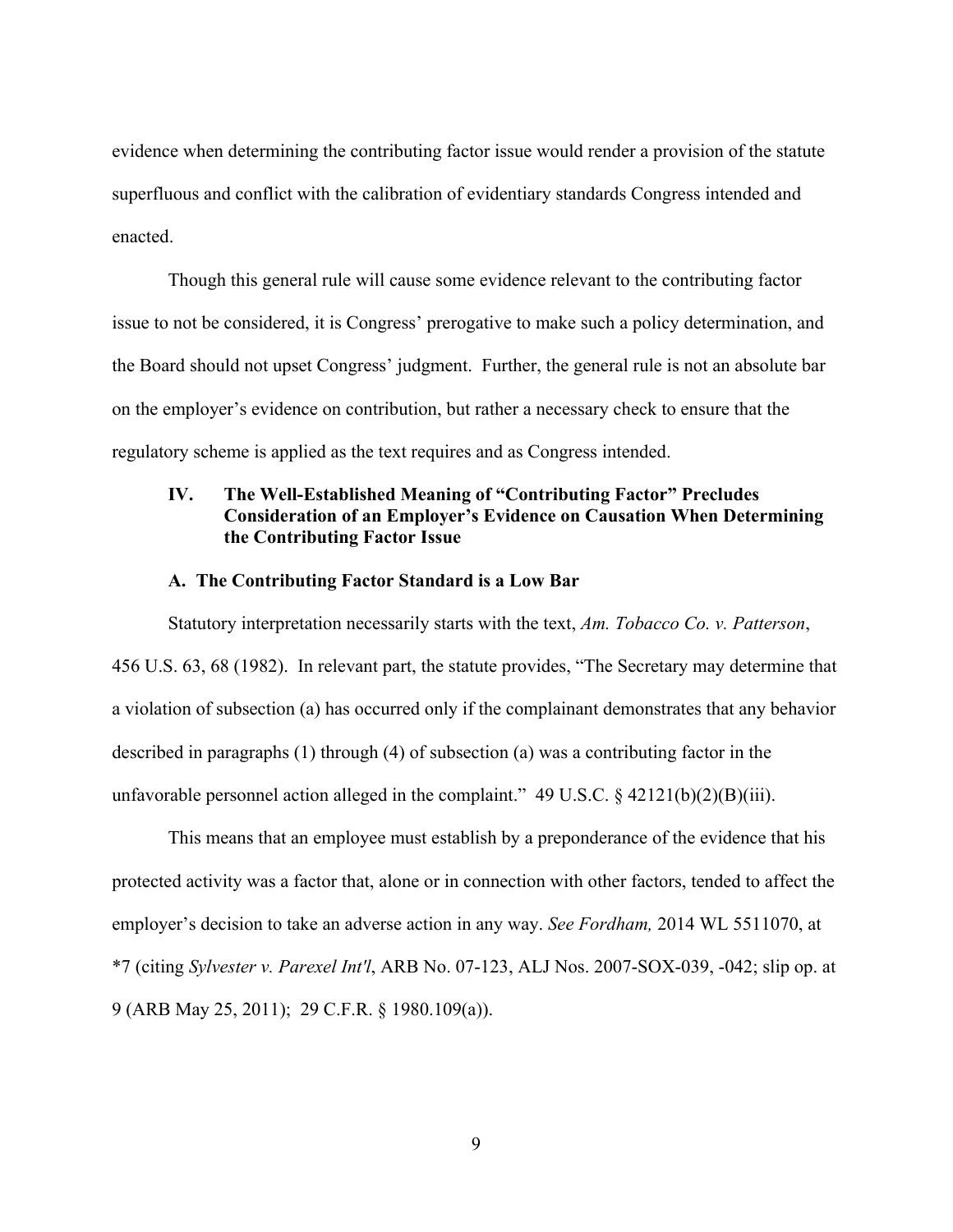The term "demonstrates" means that the employee bears the burden of persuasion to prove the required elements by a preponderance of the evidence. *See Powers,* 2015 WL 1881001, at \*38 n.1 (collecting cases). Preponderance of the evidence is the default when a statute does not specify the standard of proof. *See id*.; *see also, e.g.*, *Jones for Jones v. Chater*, 101 F.3d 509, 512 (7th Cir. 1996). The preponderance of the evidence standard requires the trier of fact to believe that the existence of a fact is more probable than its nonexistence before he can find in favor of the party who has the burden of persuasion. *Concrete Pipe & Products of California, Inc. v. Constr. Laborers Pension Trust for S. California*, 508 U.S. 602, 622 (1993).

A contributing factor is "any factor which, alone or in connection with other factors, tends to affect in any way the outcome of the decision." *Powers*, ARB Case No. 13-034, slip op. at 11; *Williams v. Domino's Pizza*, ARB Case No. 09-092, ALJ No. 2008-STA-052, slip op. at 5 (Jan. 31, 2011); *Araujo v. N.J. Transit Rail Operations, Inc.*, 708 F.3d 152, 158 (3d Cir. 2013); *Hutton*, ARB Case No. 11-091, slip op. at 8; *Sievers v. Alaska Airlines*, ARB Case No. 05-109, ALJ No. 2004-AIR-028, slip op. at 4 (Jan. 30, 2008). The standard originated under the Whistleblower Protection Act ("WPA"), which prohibits retaliation against federal employees. *See* 5 U.S.C. § 1221(e). Before the WPA, a federal employee had to show that her protected disclosure "constituted a 'significant' or 'motivating' factor in the agency's decision to take the personnel action." *Marano v. Dep't of Justice*, 2 F.3d 1137, 1140 (Fed. Cir. 1993) (citing *Clark v. Dep't of the Army*, 997 F.2d 1466, 1469–70 (Fed. Cir. 1993)). But by enacting the WPA, Congress "substantially reduc[ed]" a whistleblower's burden and sent "a strong, clear signal to whistleblowers that Congress intends that they be protected from any retaliation related to their whistleblowing." *Id.* (citing 135 Cong. Rec. 5033 (1989) (Explanatory Statement on S. 20)).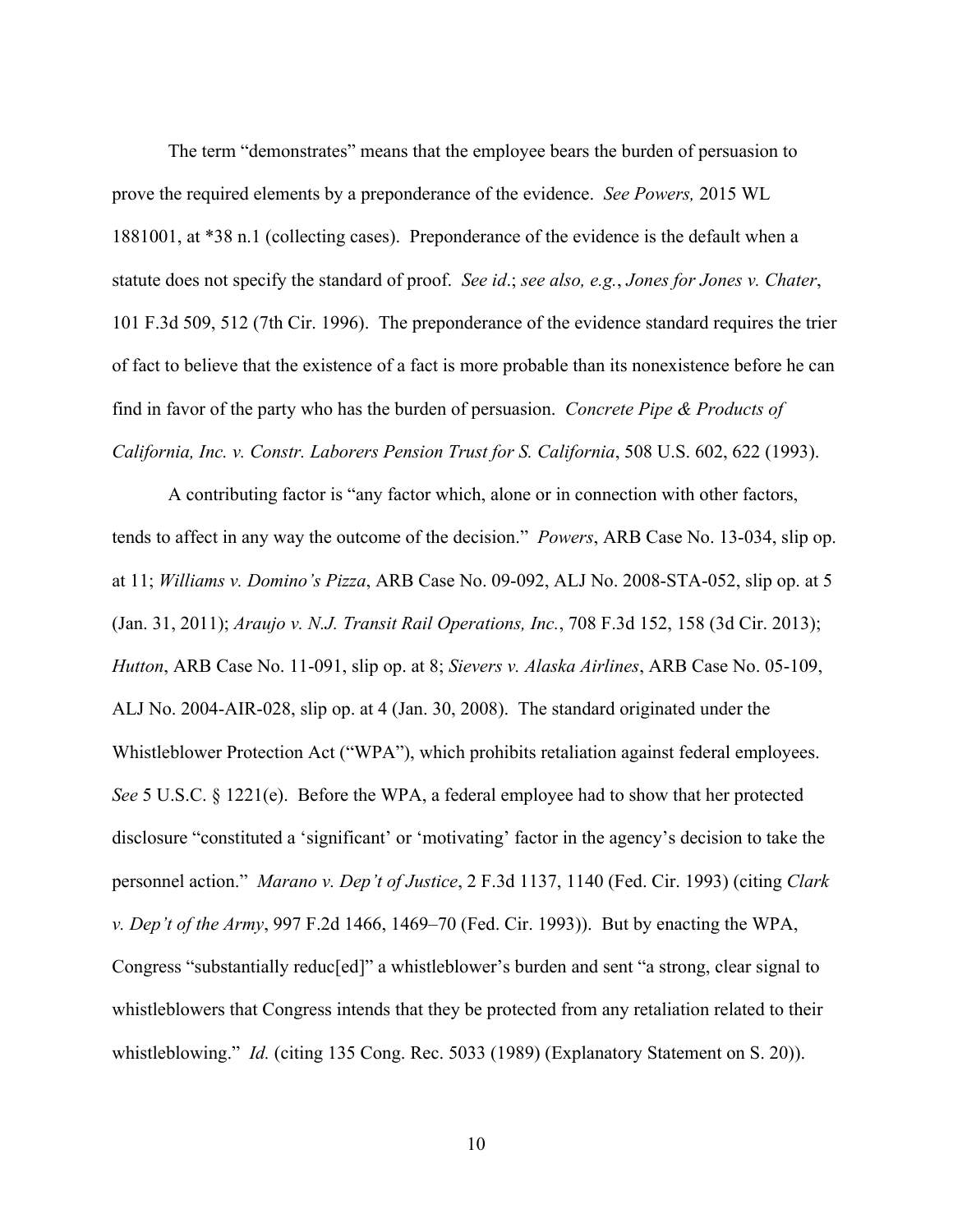Congress intended specifically to overrule case law that required a whistleblower to prove that his protected conduct was a "significant," "motivating," "substantial," or "predominant" factor in a personnel action in order to overturn that action. *Id*. The contributing factor standard has the same meaning under AIR-21 and the FRSA. *Araujo*, 708 F.3d at 158 (quoting *Marano v. Dep't of Justice*, 2 F.3d 1137, 1140 (Fed. Cir. 1993)).

In light of the standard's meaning, "[a] complainant need not show that protected activity was the only or most significant reason for the unfavorable personnel action, but rather may prevail by showing that the respondent's reason, while true, is only one of the reasons for its conduct, and another [contributing] factor is the complainant's protected' activity." *Powers*, ARB Case No. 13-034, slip op. at 11; *Hutton*, ARB Case No. 11-091, slip op. at 8 (quoting *Walker v. Am. Airlines, Inc.*, ARB Case No. 05-028, ALJ No. 2003-AIR-017, slip op. at 18 (Mar. 30, 2007)). And so an employee need not prove that an employer's proffered reasons for the adverse action are pretext. *See Blackie v. D. Pierce Transp., Inc.*, ARB Case No. 13-065, ALJ No. 2011-STA-055, 2014 WL 3385883, at \*6 (June 17, 2014) (citing *Araujo*, 708 F.3d at 158); *Marano*, 2 F.3d at 1141 (AIR 21 complainant "need not demonstrate the existence of a retaliatory motive . . . [or] that the respondent's reason for the unfavorable personnel action was pretext"); *DeFrancesco v. Union R.R. Co.*, ARB Case No. 10-114, ALJ No. 2009-FRS-009, 2012 WL 694502, at \*3 (Feb. 29, 2012) ("The ALJ concluded that DeFrancesco failed to show that his protected activity was a contributing factor because he did not prove that his employer was motivated by retaliatory animus. This is legal error."); *Zinn v. Am. Commercial Lines Inc.*, ARB Case No. 10-029, 2012 WL 1143309, at \*7 (Mar. 28, 2012) ("The ALJ also erred to the extent he required that Zinn show 'pretext' to refute [respondent's] showing of nondiscriminatory reasons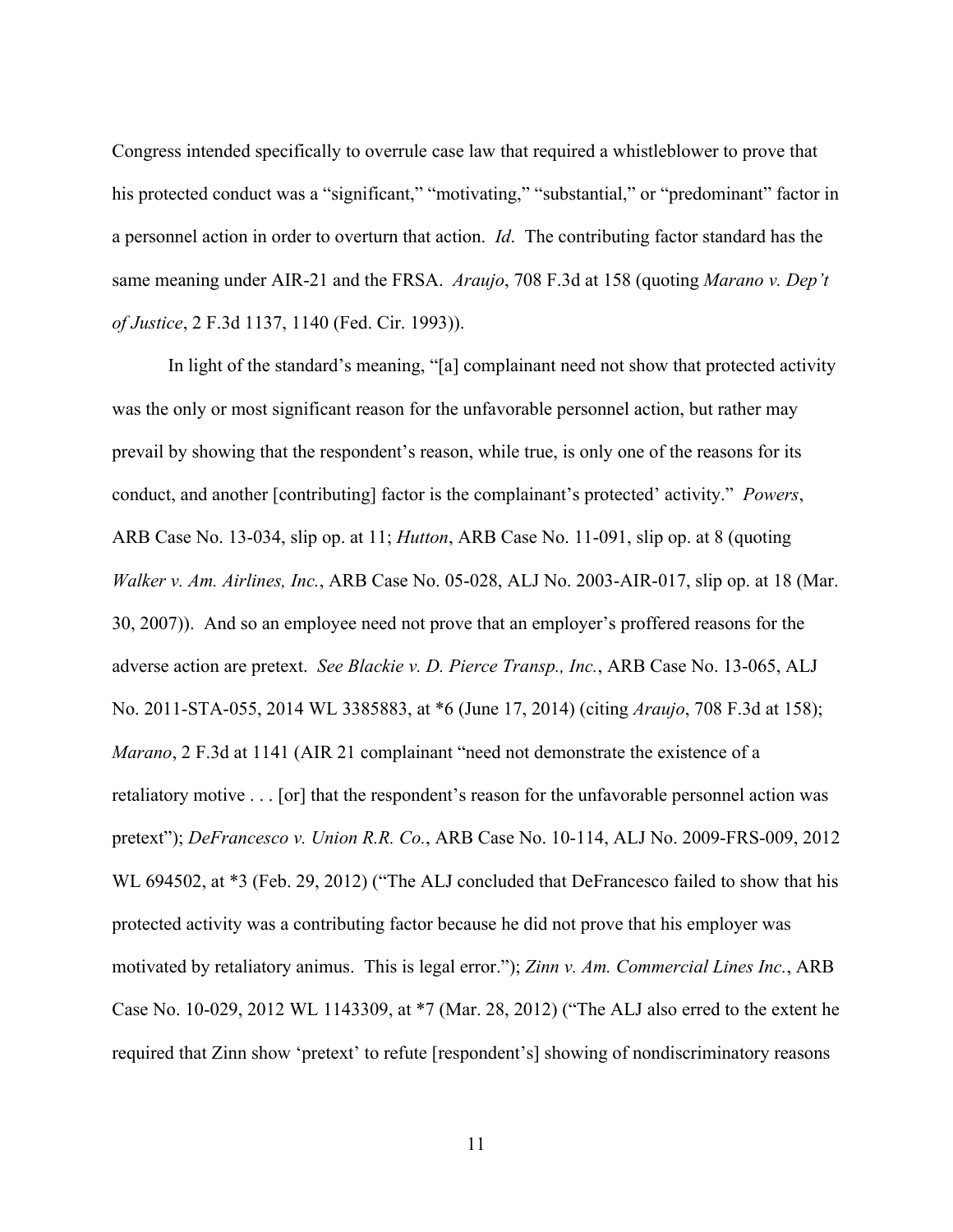for the actions taken against her."); *Warren v. Custom Organics*, ARB Case No. 10-092, ALJ No. 2009-STA-030, 2012 WL 759335, at \*5 (Feb. 29, 2012) ( " Under the 2007 amendment to the STAA burden of proof, an employee is not required to prove that his employer's reasons for an adverse action were pretext, e.g., that the employer had an alternate, albeit improper, motive for the adverse action, to prevail on a complaint."); *Klopfenstein v. PCC Flow Tech., Inc.*, ARB Case No. 04-149, ALJ No. 04-SOX-11, 2006 WL 3246904, at \*13 (May 31, 2006) (citing *Rachid v. Jack in the Box, Inc.*, 376 F.3d 305, 312 (5th Cir. 2004)) ("[A] complainant is not *required* to prove pretext."). Likewise, an employee need not prove retaliatory motive to make his contributing factor showing. *See Powers*, ARB Case No. 13-034, slip op. at 19–20, 28*.* In *Powers*, the ALJ concluded that the employee failed to make his contributing factor showing. The ALJ committed reversible error in reaching this determination because he credited and relied on testimony from the employers' witnesses that they acted on non-retaliatory motives. *Id.* at 28.

#### **B. Considering an Employer's Evidence When Determining the Contributing Factor Issue Contradicts the Statutory Text's Well-Established Meaning**

When determining the contributing factor issue, an ALJ should not consider evidence that, according to the employer, shows protected activity had no role in the adverse action because doing so would require an employee to prove pretext and/or retaliatory motive. Because of the meaning of "contributing factor," an employer's causation evidence would be relevant to the issue only if the evidence tends to show that the employer took the challenged adverse action only because of unprotected factors. *See* 29 C.F.R. § 18.401. Were such evidence considered, an employee could establish the contributing factor element only by discrediting the employer's evidence or otherwise showing that the employer's proffered reasons are more than likely untrue. Such a result would be the definition of requiring an employee to prove pretext. *See, e.g.*, *Texas*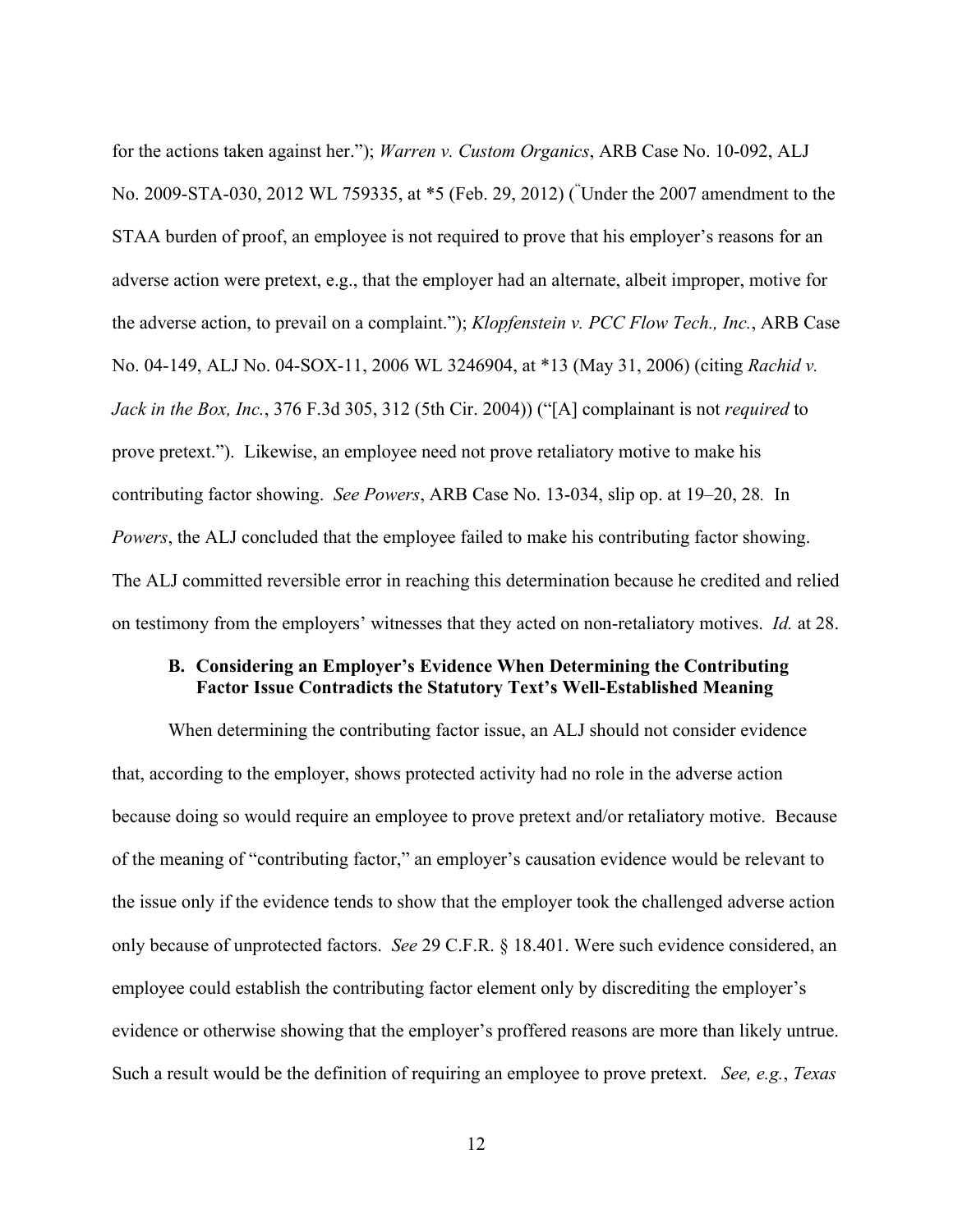*Dep't of Cmty. Affairs v. Burdine*, 450 U.S. 248, 256 (1981) (defining "pretext" as a situation where "the proffered reason was not the true reason for the employment decision" and stating that pretext can be proved either directly, by showing a discriminatory reason "more likely motivated the employer," or indirectly, "by showing that the employer's proffered explanation is unworthy of credence"). Accordingly, such a result would contradict the well-established meaning of the contributing factor standard. The same goes for retaliatory motive. *See Powers*, ARB Case No. 13-034, slip op. at 19–20, 28*.*

## **V. Considering an Employer's Evidence that the Protected Activity Had No Role When Determining the Contributing Factor Issue Contradicts the Plain Meaning of 49 U.S.C. § 42121(b)(2)(B)(iv)**

Considering an employer's evidence that protected activity had no role in an adverse action when determining the contributing factor issue would contradict the plain meaning of Section  $42121(b)(2)(B)(iv)$ . The provision states, "Relief may not be ordered under subparagraph (A) if the employer demonstrates by clear and convincing evidence that the employer would have taken the same unfavorable personnel action in the absence of that behavior." 49 U.S.C. § 42121(b)(2)(B)(iv). When the statute's text is plain, a tribunal's sole function is to enforce it according to its terms, unless the disposition required by the text is absurd. *See Lamie v. U.S. Tr.*, 540 U.S. 526, 534 (2004) (citing *Hartford Underwriters Ins. Co. v. Union Planters Bank, N. A.,* 530 U.S. 1, 6 (2000) (internal quotation marks omitted) (quoting *United States v. Ron Pair Enterprises, Inc.,* 489 U.S. 235, 241 (1989), in turn quoting *Caminetti v. United States,* 242 U.S. 470, 485 (1917))).

The plain meaning of the clause "the employer would have taken the same unfavorable personnel action in the absence of that behavior" would necessarily include all situations where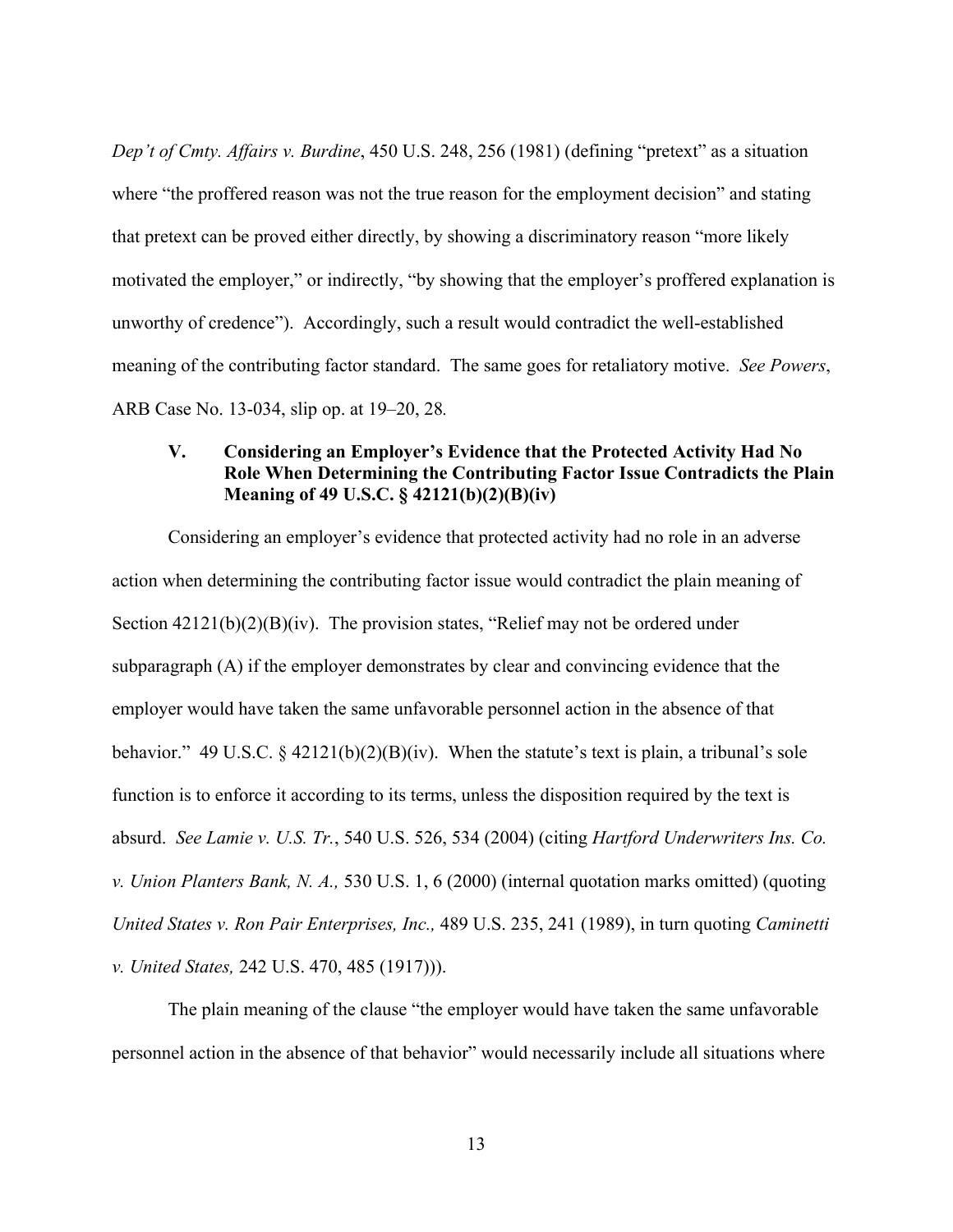the protected activity played no role in an adverse action. If protected activity was totally inconsequential to an adverse action that was in fact taken, it must follow that the employer would have taken the adverse action absent the protected activity. Therefore, it must follow that based on the text's plain meaning, the employer bears the burden of proving protected activity played no role in an adverse action by clear and convincing evidence.

Consideration of an employer's causation evidence when determining the contributing factor issue would permit an employer to prevail by showing it would have taken the same action absent protected activity without meeting the clear and convincing standard. If the employer's evidence showed a mere 50/50 likelihood that protected activity had no role, it would prevent the employee from making his contributing-factor showing by a preponderance of the evidence. *See United States v. Myers*, 772 F.3d 213, 220 (5th Cir. 2014) (citing *United States v. Juarez*, 626 F.3d 246, 251 (5th Cir. 2010); *see also United States v. Diaz*, 344 F. App'x 36, 43 (5th Cir. 2009) ("The court did not decline to reduce the sentence because there was not evidence by fiftyone percent, or to the extent of more likely than not, as the preponderance of the evidence standard requires." (internal quotation marks and citation omitted)); *United States v. Harper*, 360 F. Supp. 2d 833, 835 (E.D. Tex. 2005) ("under a preponderance of the evidence standard, that there was a 'better than fifty percent possibility'"); *Matkovich v. Sec'y of Dep't of Health & Human Servs.*, No. 90-1676V, 1994 WL 142294, at \*4 (Fed. Cl. Apr. 7, 1994) ("preponderance of the evidence, or fifty percent and a feather"). Therefore, consideration of an employer's causation evidence when determining the contributing factor issue would contradict the statute's text that explicitly identifies the standard applicable to that evidence. Because considering an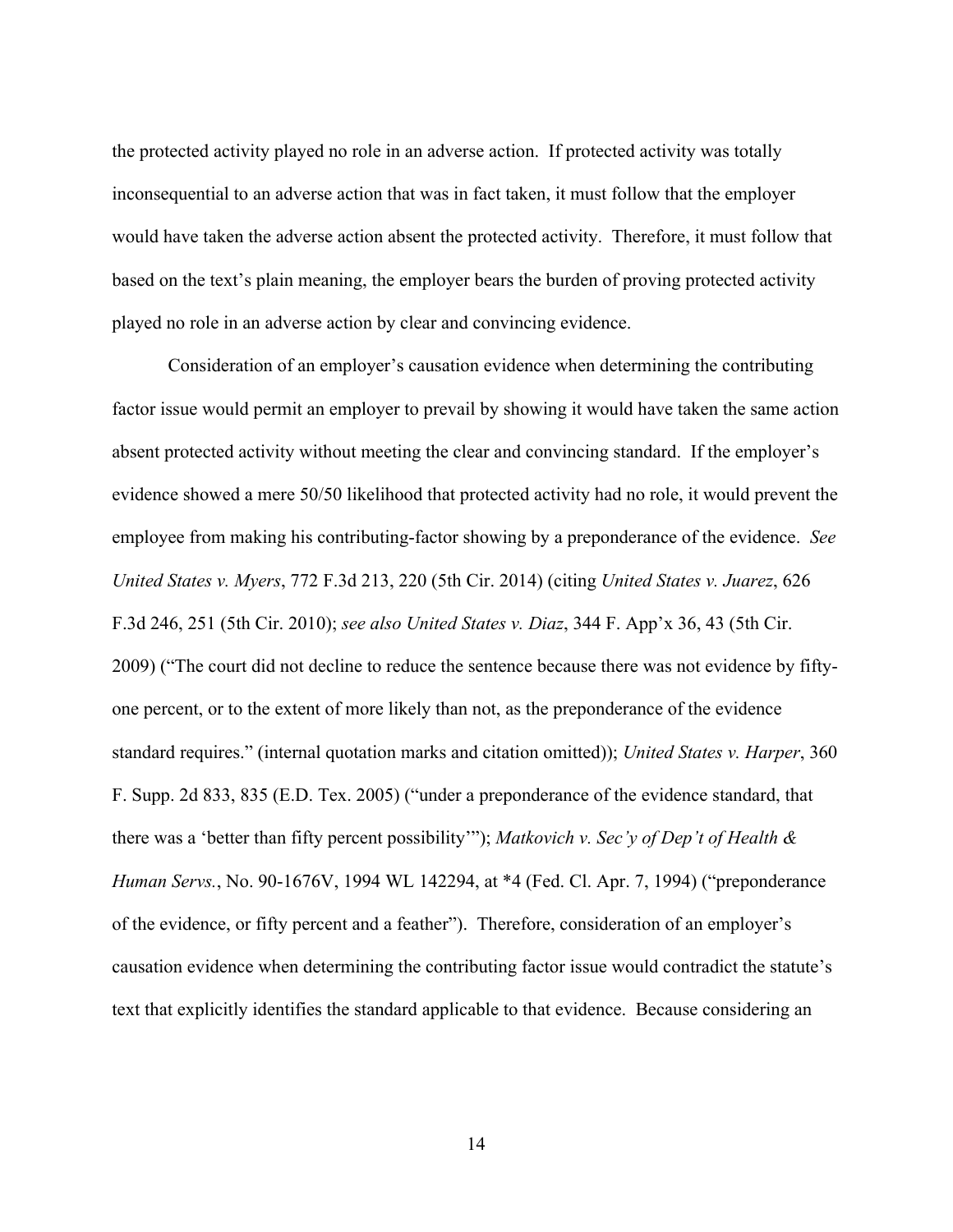employer's causation evidence when determining the contributing-factor issue would contradict the statute's plain meaning, the Board should reject such an interpretation.

## **VI. The Statute's Overall Regulatory Scheme Precludes Consideration of an Employer's Evidence on Causation When Determining the Contributing Factor Issue**

Congress incorporated AIR 21's standards into the FRSA to strengthen the statute's whistleblower protections. Specifically, AIR 21's standards were meant to calibrate the relevant standards and burdens in favor of the employee and to erect a high burden for employers to avoid liability. As discussed above, AIR 21's standards have their origins in the WPA. In a seminal decision discussing those standards, the Federal Circuit noted that Congress intended specifically to hold agencies to a higher burden because whistleblowers are at a severe disadvantage in proving whistleblower retaliation:

> The laws protecting whistleblowers from retaliatory personnel actions provide important benefits to the public, yet whistleblowers are at a severe evidentiary disadvantage to succeed in their defenses. Thus, the tribunals hearing those defenses must remain vigilant to ensure that an agency taking adverse employment action against a whistleblower carries its statutory burden to prove—by clear and convincing evidence—that the same adverse action would have been taken absent the whistleblowing.

*Whitmore v. Dep't of Labor*, 680 F.3d 1353, 1377 (Fed. Cir. 2012).

Consideration of the employer's evidence on causation when determining the contributing factor stage would render a statutory provision superfluous and deprive the FRSA's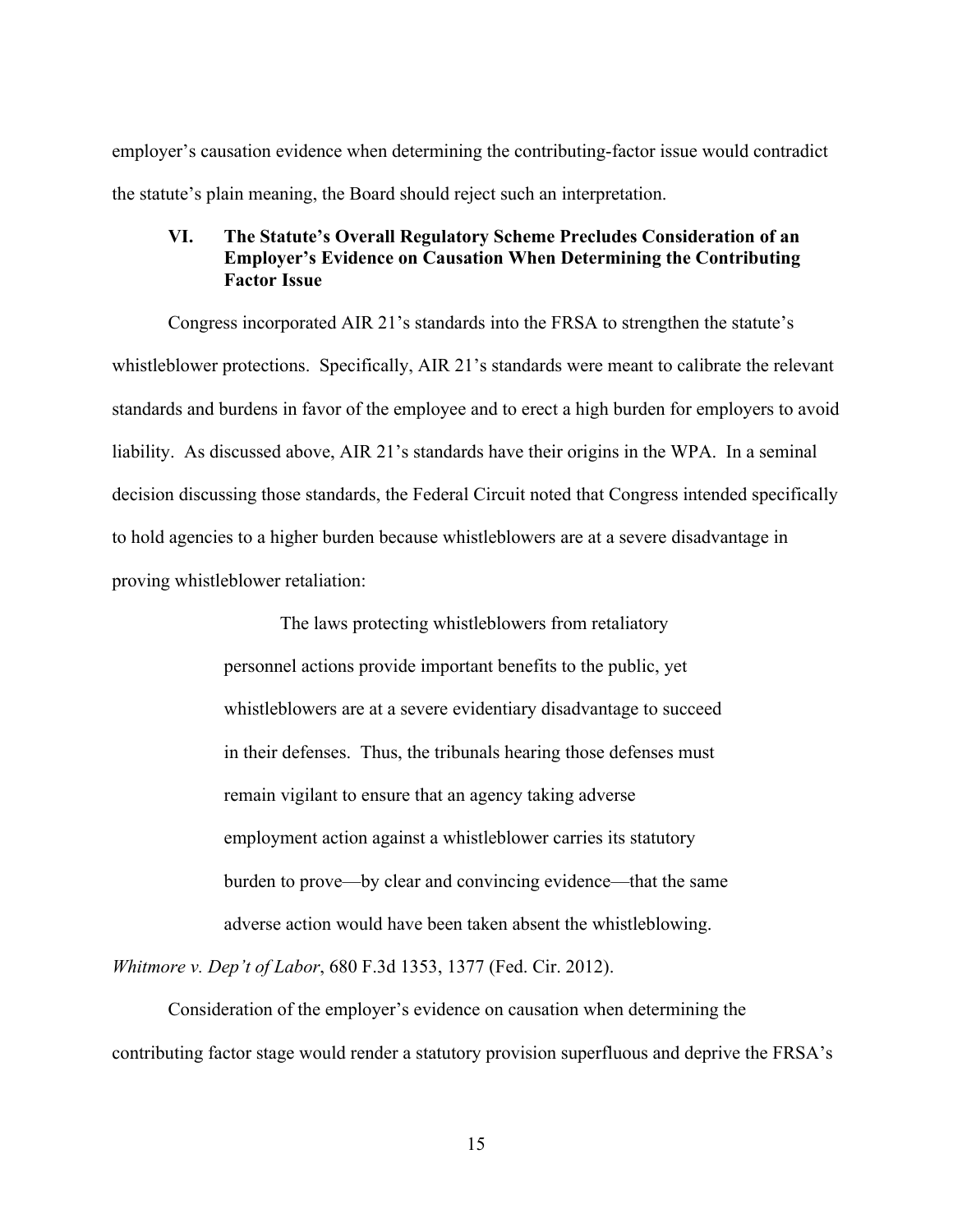whistleblower protections of the consistent, employee-friendly regulatory scheme Congress intended and enacted.

#### **A. In Enacting and Amending the FRSA, Congress Intended to Strengthen the Statute's Whistleblower-Protection Provisions**

Congress enacted the FRSA "to promote safety in every area of railroad operations and reduce railroad-related accidents and incidents." 49 U.S.C. § 20101. After the FRSA's passage, Congress became aware that railroad workers who complained about safety conditions experienced retaliation for their actions. *See Consol. Rail Corp. v. United Transp. Union*, 947 F. Supp. 168, 171 (E.D. Pa. 1996) (citation omitted). In 1980, Congress responded with amendments that prohibited rail carriers from retaliating and discriminating against employees who, *inter alia*, reported violations of federal railroad safety laws or refused to work under hazardous conditions. *See* Federal Railroad Safety Authorization Act of 1980, Pub. L. No. 96- 423, § 10, 94 Stat. 1811, 1815 (1980).

Following the 1980 amendments, employees who experienced such retaliation could seek relief through the arbitration procedures set forth in RLA § 3, 45 U.S.C. § 153. *See id*. at § 10, § 212(c)(1), 94 Stat. 1811, 1815. Those procedures require binding arbitration in one of several forums, including the National Railway Arbitration Board ("NRAB"). 45 U.S.C. § 153. However, the procedures also put an onerous administrative-exhaustion burden on employees, whereby they first had to attempt resolution of their complaints internally via their employers' grievance process. *E.g.*, *Thurston v. Burlington N. Santa Fe Ry. Co.*, Award No. 25942, Docket No. 45856, 03-1-02-1-B-2182 (N.R.A.B. 1st Div. Nov. 26, 2003). Relief was uncommon under the old regulatory regime and typically was reserved for direct evidence cases. *Cusack v. Econo-Rail Corp.*, Award No. 25000, Docket No. 44671, 99-1-97-1-E-1272 (N.R.A.B. 1st Division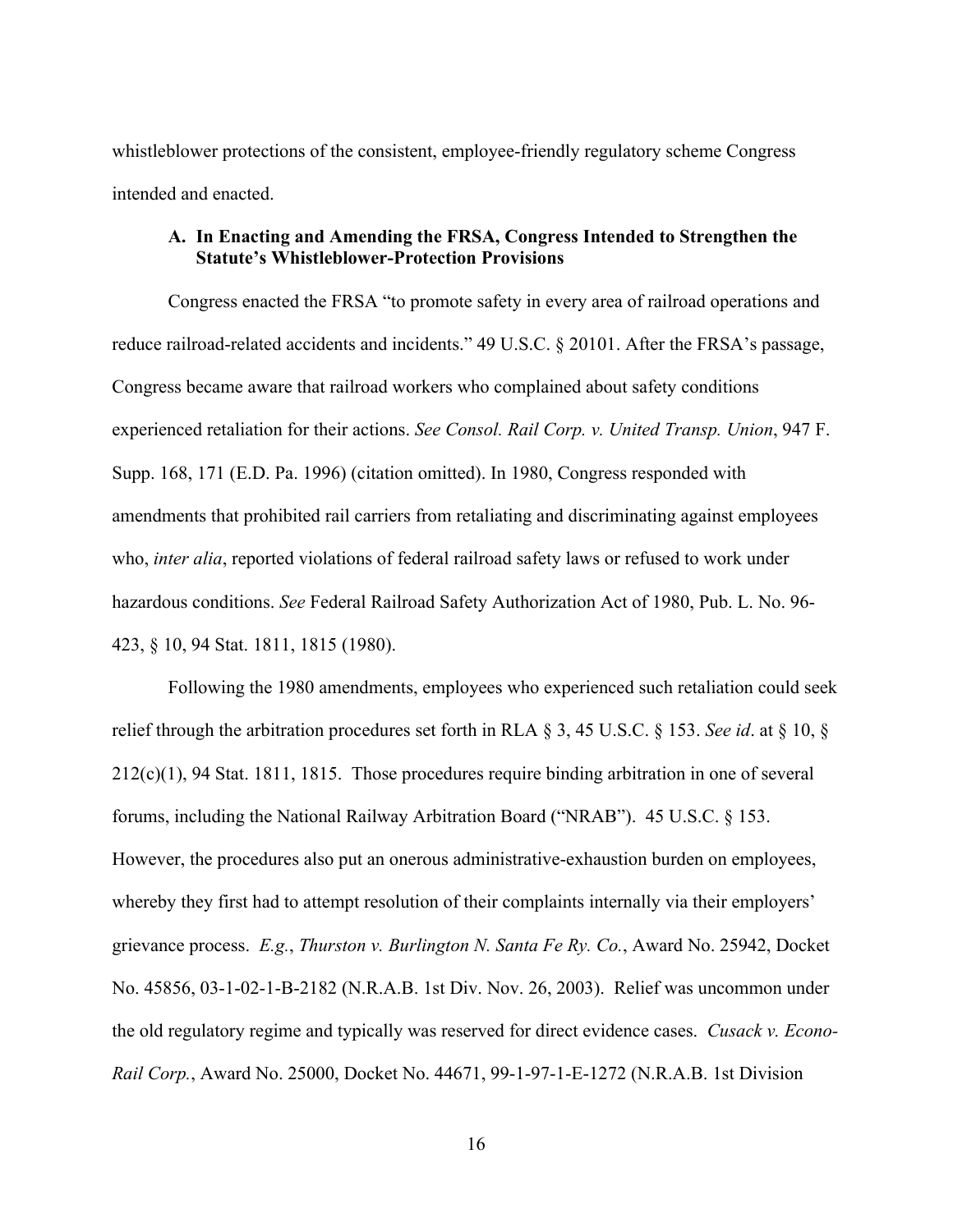June 2, 1999); *see also Burlington N. Santa Fe Ry. Co. v. Bhd. of Maint. of Way, Emps. Div. – IBT*, P.L.B. 7589, Case No. 28 (Oct. 31, 2014). Further, judicial review of NRAB decisions is among the "narrowest in the law." *Union Pac. R.R. Co. v. Sheehan*, 439 U.S. 89, 91 (1978).

In 2007, Congress amended the FRSA to include additional categories of protected conduct. *See* Implementing Recommendations of the 9/11 Commission Act of 2007, Pub. L. No. 110-53, § 1521, 121 Stat. 266, 444 (2007). The 2007 amendments also eliminated the requirement that FRSA complaints proceed through the RLA arbitration process, instead transferring authority to investigate and adjudicate such complaints to the Secretary of Labor. Pub. L. No. 110-53, § 1521(c), 121 Stat. 266, 446. Finally, Congress added two provisions to the FRSA that specify that nothing in Section 20109 preempts or diminishes other rights of employees and that the rights provided by the FRSA cannot be waived. 49 U.S.C. § 20109(g)– (h). These amendments were an attempt to "enhance[] administrative and civil remedies for employees" and "to ensure that employees can report their concerns without the fear of possible retaliation or discrimination from employers." H.R. REP. NO. 110-259, at 348 (2007) (Conf. Rep.).

## **B. Congress Intended for the AIR 21 Standards to Be a Unique, Employee-Friendly Regulatory Scheme**

Congress acted on its intent to strengthen the FRSA's whistleblower protections by intentionally incorporating a specific and distinct regulatory scheme. AIR 21's standards are far more protective of employees and much easier for a complainant to satisfy than the Title VII standard. *See Beatty v. Inman Trucking Mgmt.*, ARB Case No. 13-039, ALJ No. 2008-STA-020, 2014 WL 2536888, at \*5 (May 13, 2014) ("The ARB has recognized that a whistleblower protection statute 'should be liberally interpreted to protect victims of discrimination and to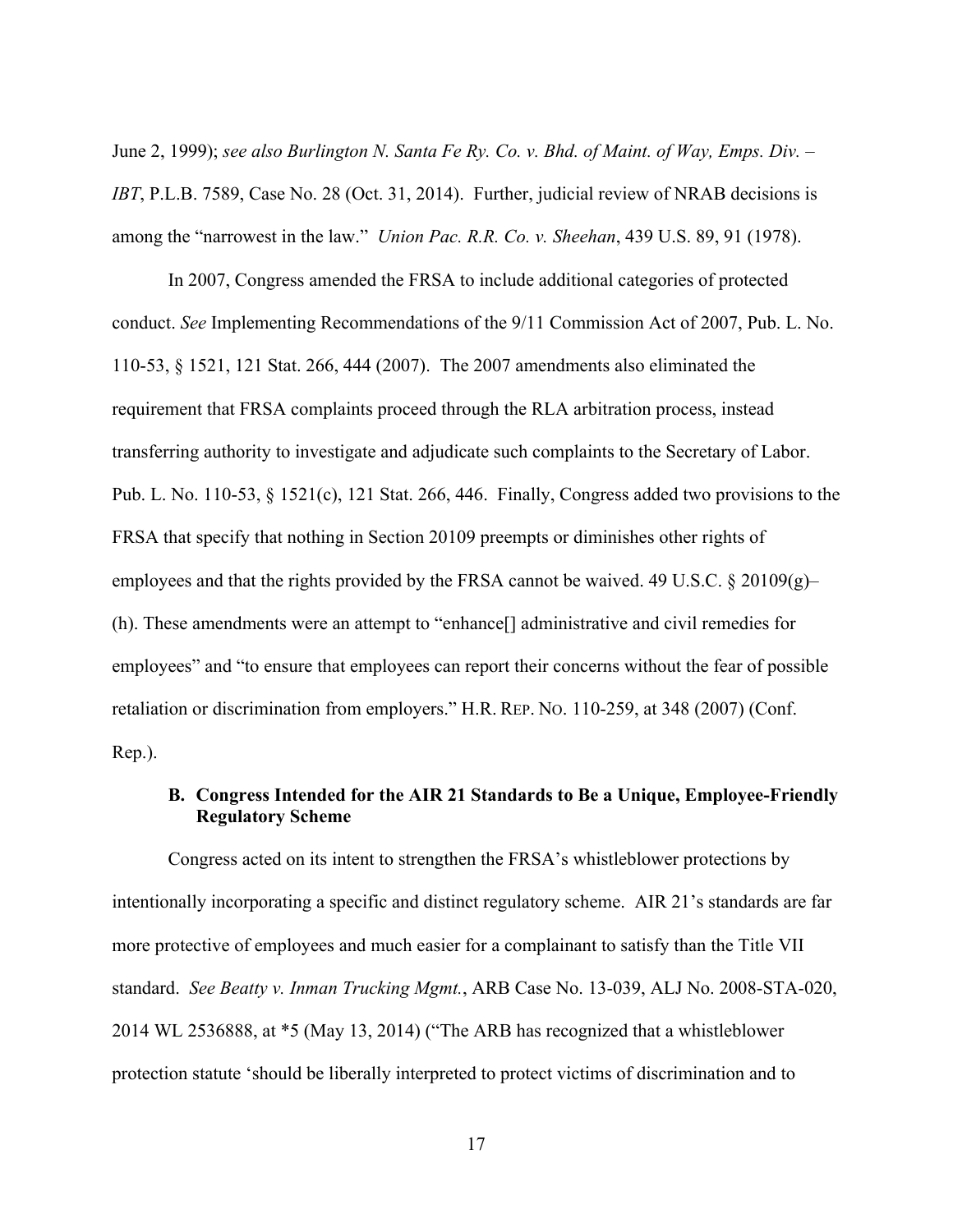further its underlying purpose of encouraging employees to report perceived . . . violations without fear of retaliation.'") (citations omitted); *Blackie*, 2014 WL 3385883 at \*6 (June 17, 2014) (AIR 21 Burden-Shifting Framework is "much more protective of complainant-employees and much easier for a complainant to satisfy than the *McDonnell Douglas* standard"); *Araujo*, 708 F.3d at 159; *Stone & Webster Eng'g Corp. v. Herman*, 115 F.3d 1568, 1572 (11th Cir. 1997) ("For employers, this is a tough standard, and not by accident."); *Bechtel Constr. Co. v. Sec'y of Labor*, 50 F.3d 926, 932 (11th Cir. 1995) ("[I]t is appropriate to give a broad construction to remedial statutes such as nondiscrimination provisions in federal labor laws.").

Congress' incorporation of AIR 21's standards is significant because it signals an intentional choice to calibrate evidentiary standards in favor of the employee. The Title VII burden-shifting scheme established in *McDonnell Douglas Corp. v. Green*, 411 U.S. 792 (1973), applies as the default analysis governing anti-retaliation statutes unless Congress specifically supplies an alternative burden-shifting framework. *See Araujo*, 708 F.3d at 157–58 (citations omitted). Under that framework, the ultimate burden always rests with the employee to show but-for causation by a preponderance of the evidence. *See Bd. of Trs. of Keene Coll. v. Sweeney*, 439 U.S. 24, 25 n.2 (1978).

But the FRSA explicitly incorporates AIR 21's standards, 49 U.S.C. § 20109(d), which constitute an "independent burden-shifting framework," distinct from the *McDonnell Douglas*  pattern applicable to Title VII claims, *Allen v. Admin. Review Bd.*, 514 F.3d 468, 476 (5th Cir. 2008). Accordingly, applying Title VII's standards to statute's incorporating the AIR 21 framework is reversible error. *See, e.g.*, *Beatty*, 2014 WL 2536888 at \*5 (May 13, 2014) (holding AIR 21, not Title VII, was appropriate framework for STAA retaliation claims); *Hutton*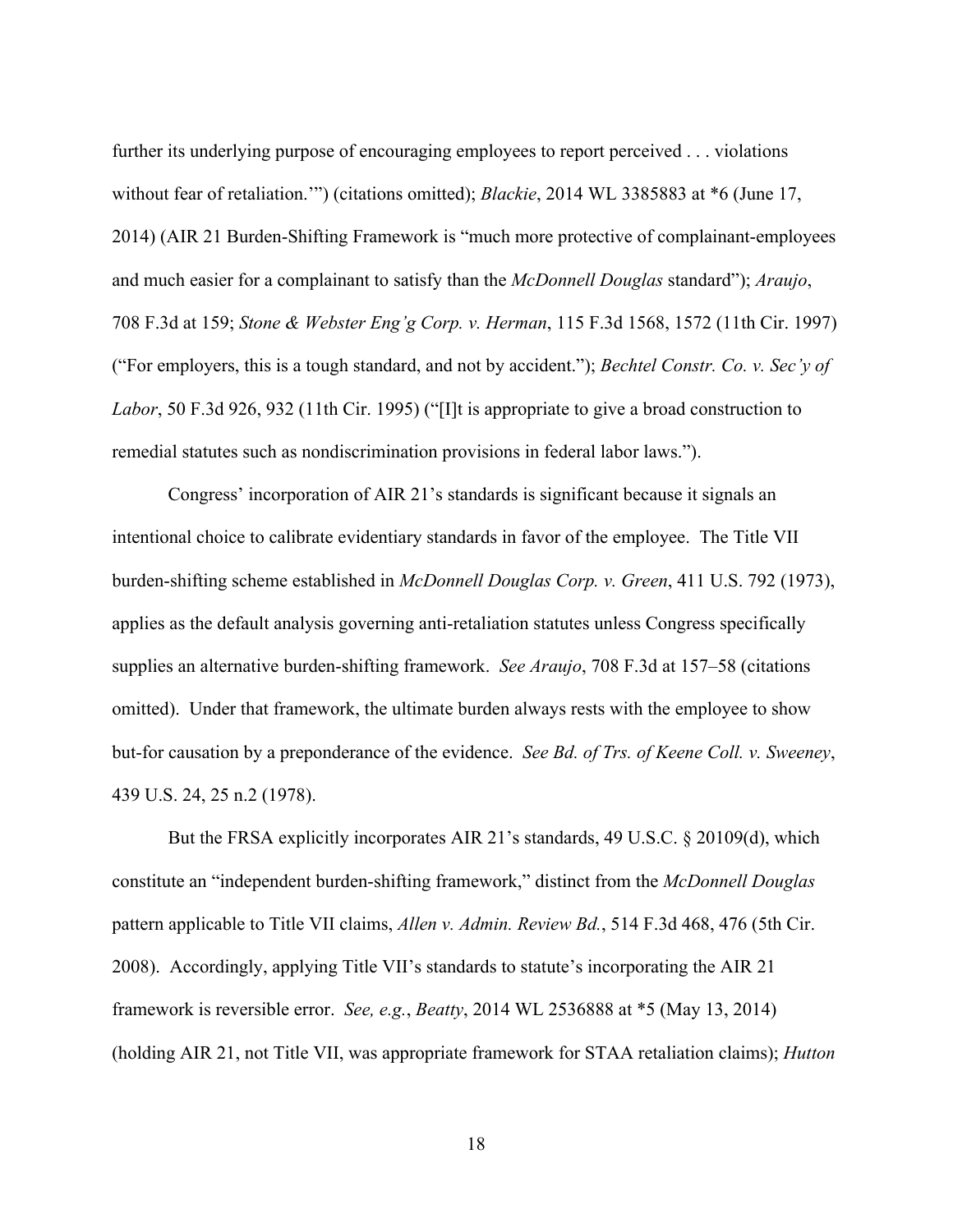*v. Union Pac. R.R. Co.*, ARB Case No. 11-091, ALJ No. 2010-FRS-020, 2013 WL 2450037, at \*5 (May 31, 2013) (holding AIR 21, not Title VII, was appropriate framework for FRSA retaliation claims); *Zinn v. Am. Commercial Lines Inc.*, ARB Case No. 10-029, ALJ No. 2009- SOX-025, 2012 WL 1102507, at \*6 (Mar. 28, 2012) (holding AIR 21, not Title VII, was appropriate framework for SOX retaliation claims); *Luder v. Cont'l Airlines, Inc.*, ARB Case No. 10-026, ALJ No. 2008-AIR-009, 2012 WL 423490, \*4–5 ( Jan. 31, 2012) (holding Title VII burden shifting did not apply to AIR 21 claims); *Saporito v. Progress Energy Serv. Co.*, ARB No. 11-040, ALJ No. 2011-ERA-006, 2011 WL 6114496, at \*3 (Nov. 17, 2011) (holding AIR 21, not Title VII, was appropriate framework for ERA retaliation claims).

In construing the differences between Title VII's and AIR 21's regulatory schemes, the Board and federal appellate courts have held that Congress bifurcated the ultimate question of causation into a two-part analysis. *E.g.*, *Fordham*, 2014 WL 5511070, at \*16, 19; *see Araujo*, 708 F.3d at 157; *Bechtel v. Admin. Review Bd., U.S. Dep't of Labor*, 710 F.3d 443, 448–49 (2d Cir. 2013). And under this unique, bifurcated scheme, the burden of persuasion regarding the ultimate issue of causation is split between the parties.

## **C. Consideration of an Employer's Causation Evidence When Determining the Contributing Factor Issue Would Deprive the Statute of Its Intended Regulatory Scheme**

Consideration of an employer's causation evidence when determining the contributingfactor issue would deprive the FRSA of the employee-friendly regulatory scheme Congress enacted. Such consideration would violate the imperative to interpret statutes such that its provisions work together. *E.g.*, *Food & Drug Admin. v. Brown & Williamson Tobacco Corp.*, 529 U.S. 120, 132–33 (2000) ("It is a 'fundamental canon of statutory construction that the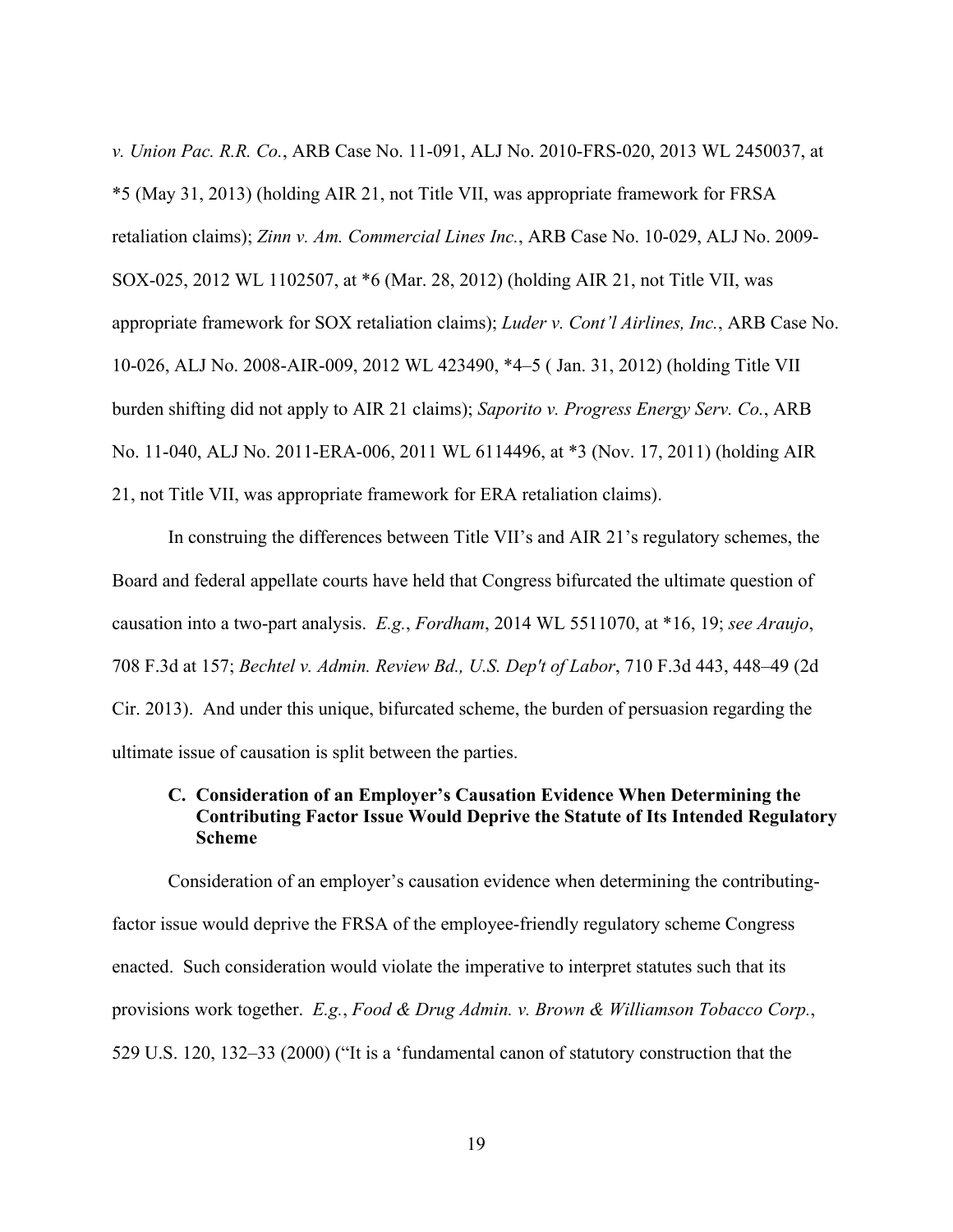words of a statute must be read in their context and with a view to their place in the overall statutory scheme.' A court must therefore interpret the statute 'as a symmetrical and coherent regulatory scheme,' and 'fit, if possible, all parts into a harmonious whole.'") (internal citations omitted). And when Congress has calibrated a statutory scheme based on policy determinations, a tribunal should not interpret a statute to upend that calibration. *See Abuelhawa v. United States*, 556 U.S. 816, 820 (2009).

Consideration of an employer's causation evidence when determining the contributing factor issue would deprive the FRSA's whistleblower protections of a coherent and harmonious regulatory scheme. Each word or phrase in the statute is meaningful and useful, and so an interpretation that would render a word or phrase redundant or meaningless should be rejected. *See, e.g.*, *Chickasaw Nation v. United States*, 534 U.S. 84, 94 (2001); *Gustafson v. Alloyd Co.*, 513 U.S. 561, 577–78 (1995) (interpreting "communication" to include oral communications because limiting the term to written communications would leave the statute's inclusion of "notice, circular, advertisement, letter" with no independent purpose to serve). Considering an employer's causation evidence when determining the contributing factor issue would render Section  $42121(b)(2)(B)(iv)$  redundant and meaningless. If an employer could prevail with much less persuasive causation evidence on the contributing factor issue, Section 42121(b)(2)(B)(iv) would never have any substantive purpose. If an employer's causation evidence is sufficient to prevent an employee from making his contributing-factor showing under the lower preponderance standard, the employer would never need to resort to Section  $42121(b)(2)(B)(iv)$ and its higher clear and convincing standard. And if an employer's causation evidence could not defeat the employee under the relatively lower preponderance standard, it could not hope to meet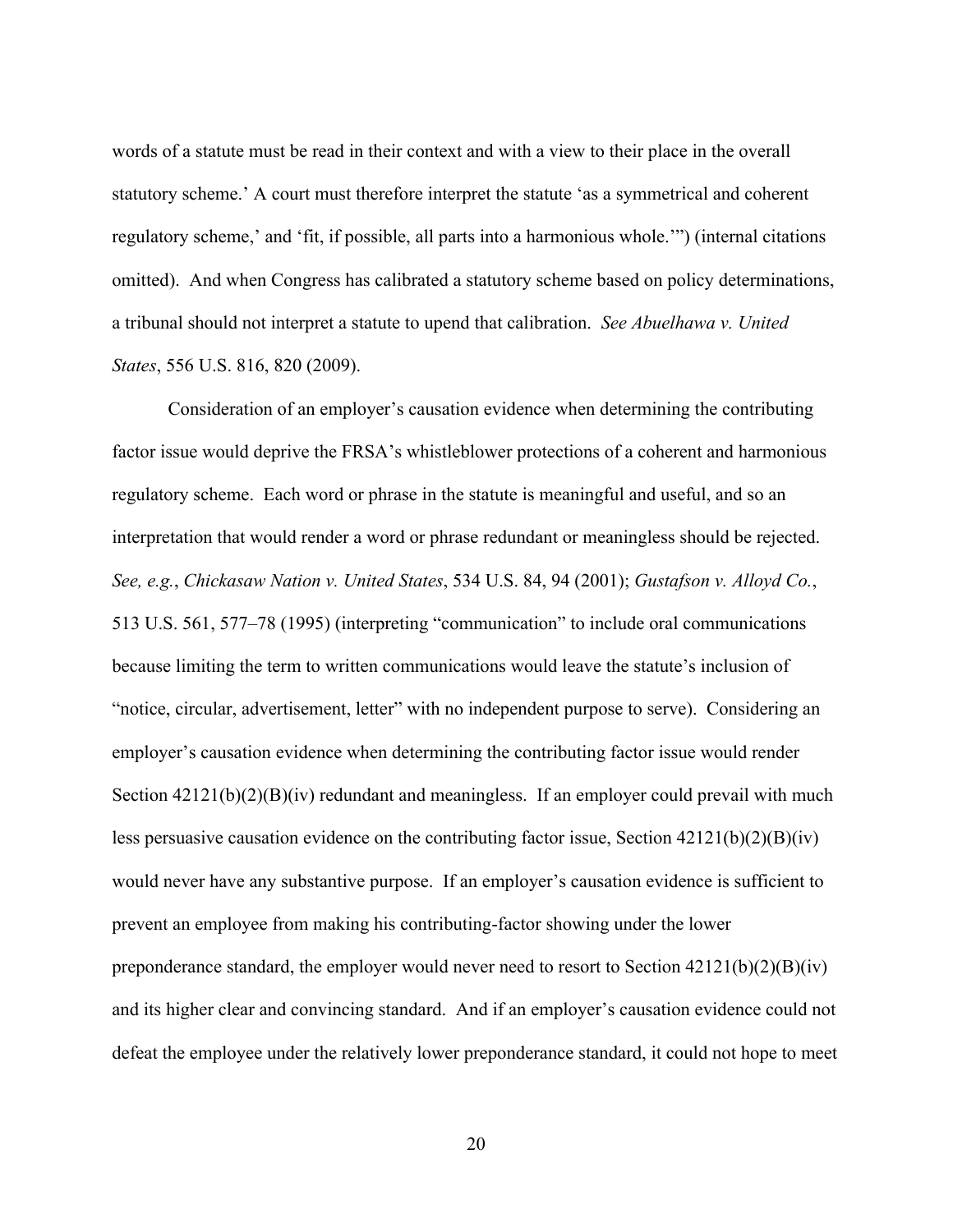the more demanding clear and convincing standard. Section 42121(b)(2)(B)(iv) will be rendered entirely superfluous. The Board should not interpret the FRSA's whistleblower provisions so that a provision is rendered superfluous.

Additionally, consideration an employer's causation evidence when determining the contributing factor issue would contradict Congress' intent to calibrate the whistleblower protections' evidentiary standards. *See Abuelhawa*, 556 U.S. at 820. *Abuelhawa* is a rare case where the Supreme Court actually declined to give statutory text (i.e., the term "facilitate") its plain meaning. *Id.* The Court reasoned that where a statute treats one party to a bilateral transaction more leniently, adding to the penalty of that party for facilitating the other's action would upend the legislature's calibration of punishment. *Id.* at 820.

Similar to the *Abuelhawa* case, Congress has made a specific calibration of the burdens of proof under AIR 21. A "standard of proof represents an attempt to instruct the fact-finder concerning the degree of confidence our society thinks he should have in the correctness of factual conclusions for a particular type of adjudication." *In re Winship,* 397 U.S. 358, 371–72 (1970) (Harlan, J., concurring). But because a factfinder cannot be absolutely sure of what happened, "the trier of fact will sometimes, despite his best efforts, be wrong in his factual conclusions." *Id.* Because there is always a margin of error in litigation, the selection of a standard of proof is a choice about where to place the risk of that error. *Shepherd v. Am. Broad. Companies, Inc.*, 62 F.3d 1469, 1476 (D.C. Cir. 1995) (citing *Speiser v. Randall,* 357 U.S. 513, 525 (1958)). Justice Harland explained further:

In a lawsuit between two parties, a factual error can make a difference in one of two ways. First, it can result in a judgment in favor of the plaintiff when the true facts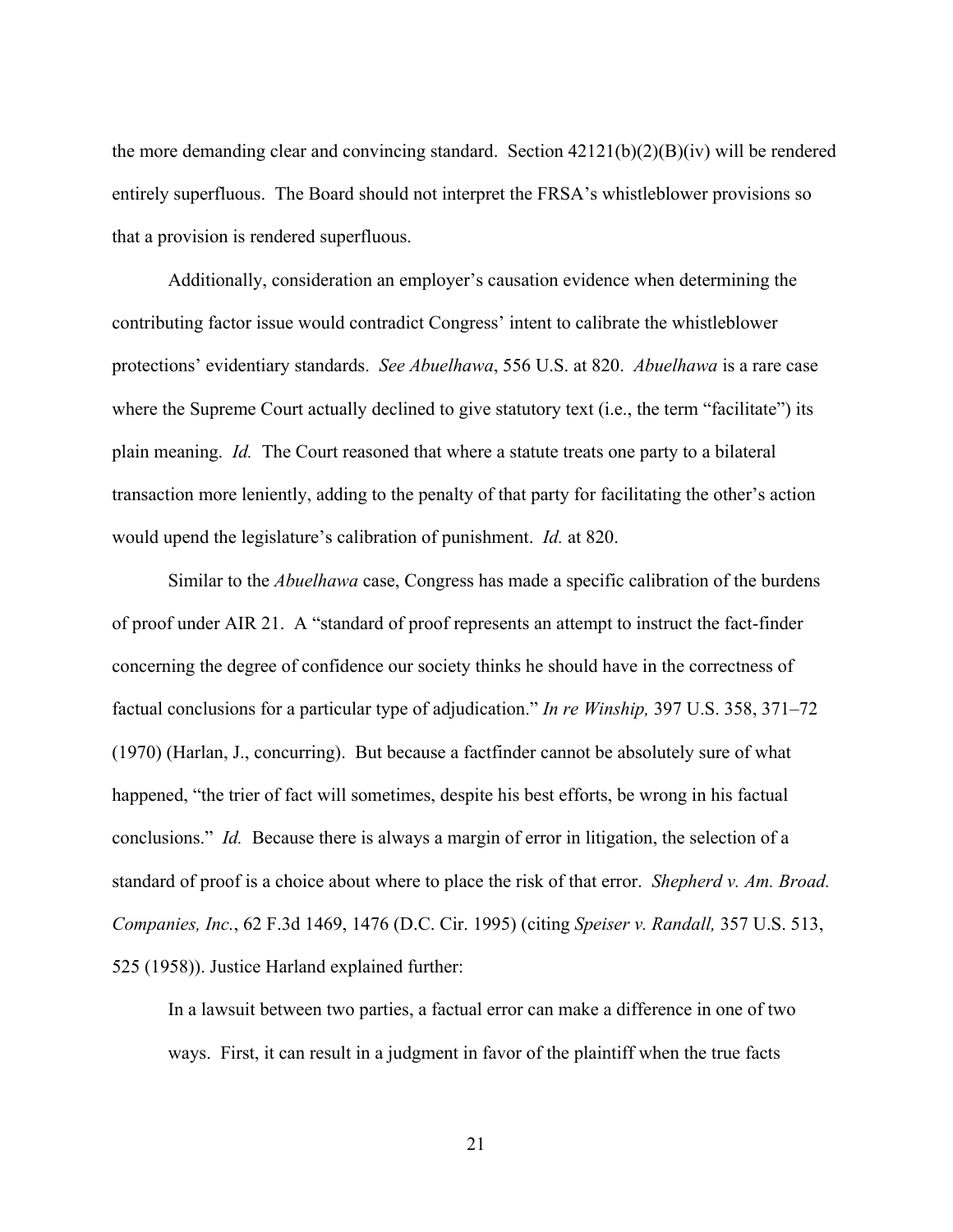warrant a judgment for the defendant…On the other hand, an erroneous factual determination can result in a judgment for the defendant when the true facts justify a judgment in plaintiff's favor… Because the standard of proof affects the comparative frequency of these two types of erroneous outcomes, the choice of the standard to be applied in a particular kind of litigation should, in a rational world, reflect an assessment of the comparative social disutility of each.

#### *In re Winship,* 397 U.S. at 370-71.

For example, in a typical civil suit it is generally no more serious for there to be an erroneous verdict in the defendant's favor than for there to be an erroneous verdict in the plaintiff's favor. *Id.* 371-72. In contrast, the standard of proof in criminal cases is based on a fundamental value determination that it is far worse to convict an innocent man than to let a guilty man go free. *Id.* 

Here, Congress' calibration of the risk of an erroneous result is inherent in its application of the clear and convincing standard to the employer's same-decision showing. Congress would much prefer that an employer wrongfully be held liable than for an employee to suffer reprisal for blowing the whistle without recourse. This determination is based on Congress' determination that safety issues had proved a serious and persistent problem in the railroad industry, and retaliation for reporting safety issues contributed to that problem.

Congress has the constitutional authority to apply different burdens of proof to the parties' evidence on causation, and the Board should enforce the regulatory scheme Congress enacted. When Congress speaks to the standard of proof, courts must defer to "'the traditional powers of Congress to prescribe rules of evidence and standards of proof in the federal courts.'"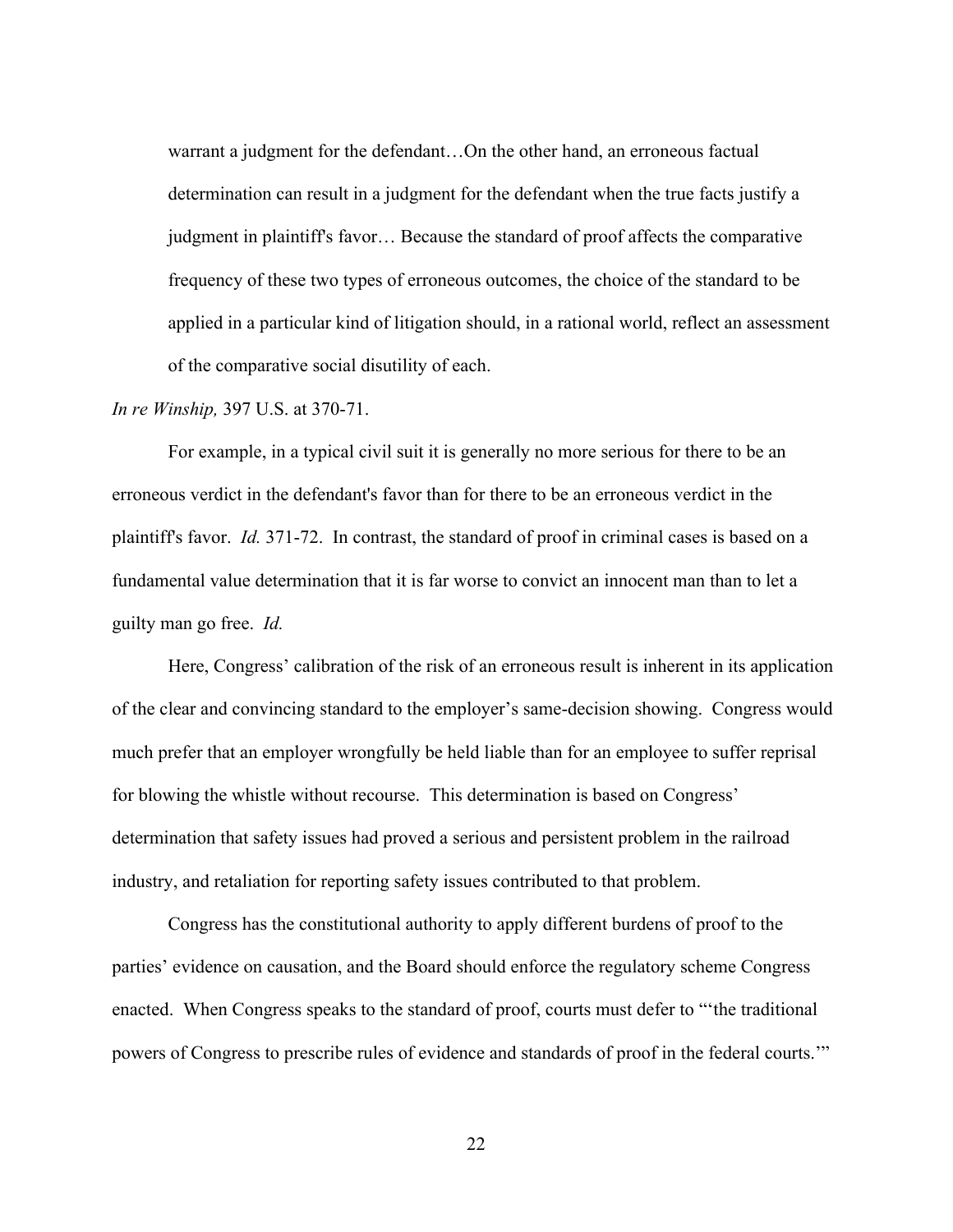*Steadman v. S. E. C.*, 450 U.S. 91, 95–96 (1981) (citing *Vance v. Terrazas*, 444 U.S. 252, 265 (1980)). Such deference is required equally in administrative proceedings, *id.* at 96 n.9, because Congress' authority to prescribe standards of proof is rooted in its constitutional powers, *Vance*, 444 U.S. at 265–66. Further, restricting the consideration of relevant evidence is not unusual or unanticipated. Administrative law judges and courts alike have rules permitting the exclusion of relevant evidence for policy reasons. 29 C.F.R. § 18.403; FED. R. EVID. 403. Indeed, the Department of Labor's regulations explicitly contemplate a statute limiting the general admissibility of relevant evidence. 29 C.F.R. § 18.402 ("All relevant evidence is admissible, *except as otherwise provided…by Act of Congress*..." (emphasis supplied)).

### **VII. The General Rule Does Is Not an Absolute Bar on Considering an Employer's Causation Evidence When Determining the Contributing Factor Issue**

The general rule prohibiting consideration of an employer's evidence that protected activity played no role in an adverse action when determining the contributing factor issue is not an absolute bar. The key legal and analytical distinctions are that (1) an employer's evidence should not create burdens on the employee's causation showing inconsistent with the contributing factor standard, and (2) an employer's evidence that it would have taken the same action absent the employee's protected activity should weighed under the clear and convincing standard. *Cf. Powers*, ARB Case No. 13-034, slip op. at 22–23. However, an employer's causation evidence may be considered when determining the credibility of an employee's contributing factor evidence. *Powers*, ARB Case No. 13-034, slip op. at 8, 46. Specifically, the *Fordham* majority opinion states:

> In the first stage, the question is whether protected activity (or whistleblowing) was *a factor* in the adverse action. Certainly at this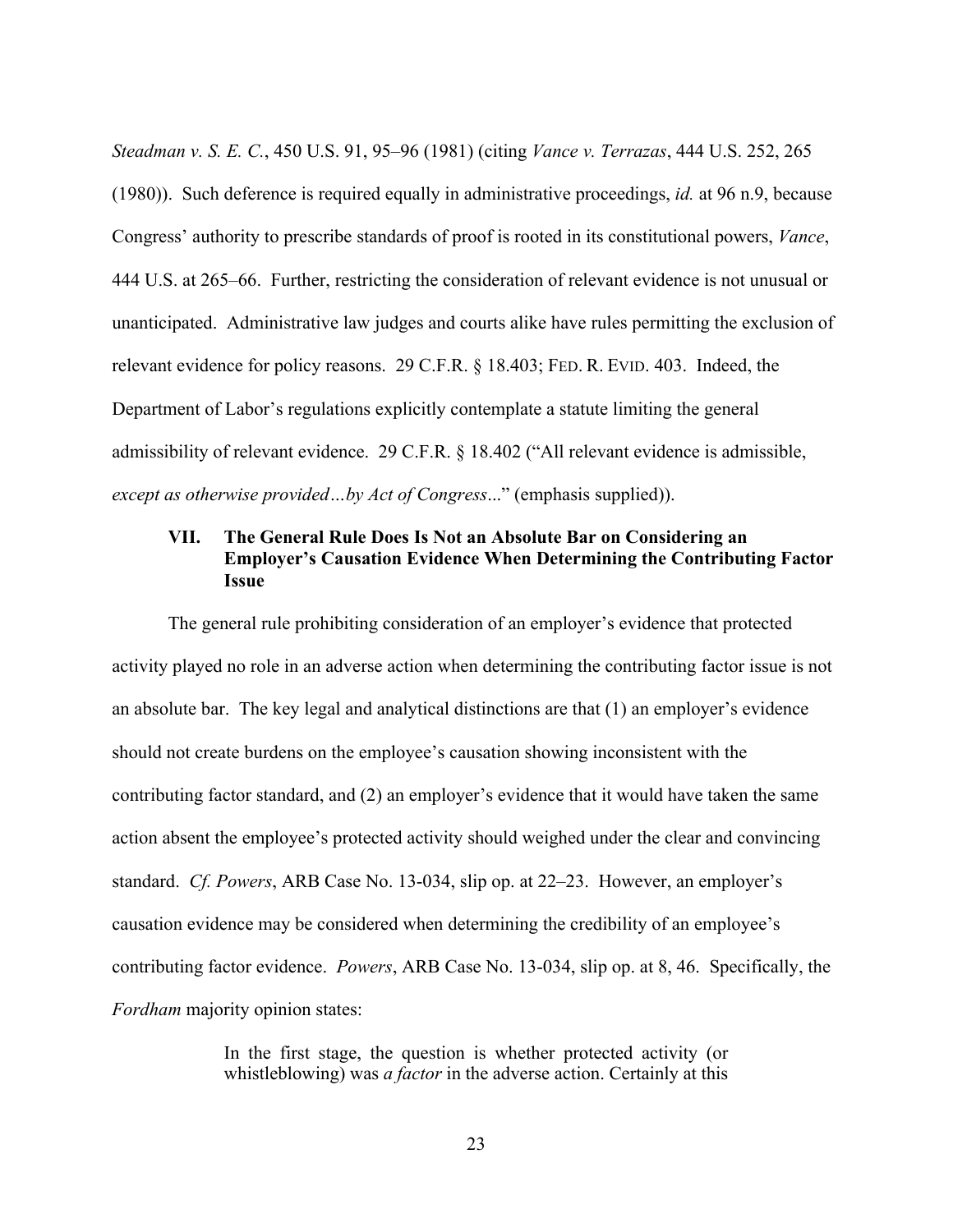stage an ALJ may consider an employer's evidence challenging whether the complainant's actions were protected or whether the employer's action constituted an adverse action, as well as the credibility of the complainant's causation evidence. However, the question of whether the employer has a legitimate, non-retaliatory reason for the personnel action and the question of whether the employer would have taken the same adverse action *in the absence of the protected activity* for that reason only require proving different ultimate facts than what is required to be proven under the "contributing factor" test. An employer's legitimate business reasons may neither factually nor legally negate an employee's proof that protected activity contributed to an adverse action. Rather, the respondent must prove the statutorily prescribed affirmative defense that it would have taken the same personnel action had the complainant not engaged in protected activity by the statutorily prescribed "clear and convincing" evidentiary burden of proof.

*Fordham*, 2014 WL 5511070, at \*16 (italics in original, underscore supplied).

Because the facts and evidence of each case are unique, this is necessarily a case-specific analysis that is not amenable to a bright-line rule. *Powers*, ARB Case No. 13-034, slip op. at 22. For example, in *Powers* the Board held that the administrative law judge erred in considering the employer's evidence on motive because in that case the employee had established undisputed facts that sufficiently established the contributing factor element. *Id.*, slip op. at 29–32.

#### **VIII. Conclusion**

Generally, when the determining the contributing factor issue, an ALJ should not consider the employer's causation evidence because doing so would contradict the statutory text's plain meaning, result in a statutory provision with no purpose and a discordant regulatory scheme, and thwart Congress' intent in incorporating AIR 21's standards into the FRSA's whistleblower-protection provision. However, this general rule is not an absolute bar on considering an employer's evidence on causation when determining the contributing factor issue.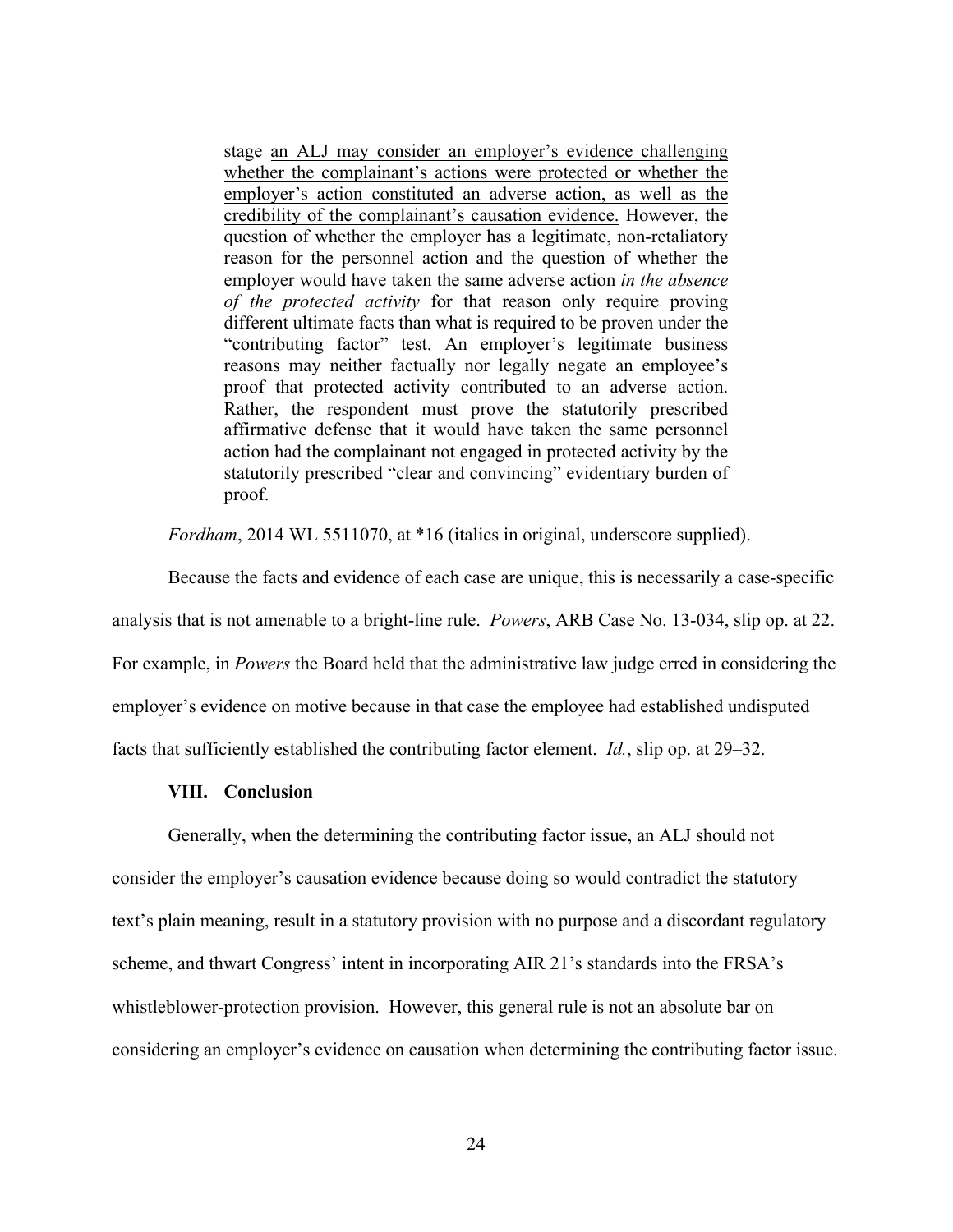Rather, an ALJ must look on a case-by-case basis to ensure that an employer's evidence on contribution rebuts the employee's evidence on the issue, that evidence supporting the employer's same-decision defense is held to the clear and convincing standard, and that the employer's evidence on causation cannot be used to create additional implicit burdens on an employee's contributing factor showing. This is the calibration of proof Congress erected as part of the solution to a persistent and serious public safety problem. The Board should construe the law consistent with Congressional intent as reflected in the statute's plain meaning.

Respectfully submitted by:

Dallas Hanner 19

Dallas Hammer Jason Zuckerman Zuckerman Law 1629 K Street, NW Suite 300 Washington, DC 20006 dhammer@zuckermanlaw.com jzuckerman@zuckermanlaw.com  $(202)$  262-8959 (v)  $(202)$  888-7555 (f)

Counsel for Amici Curiae